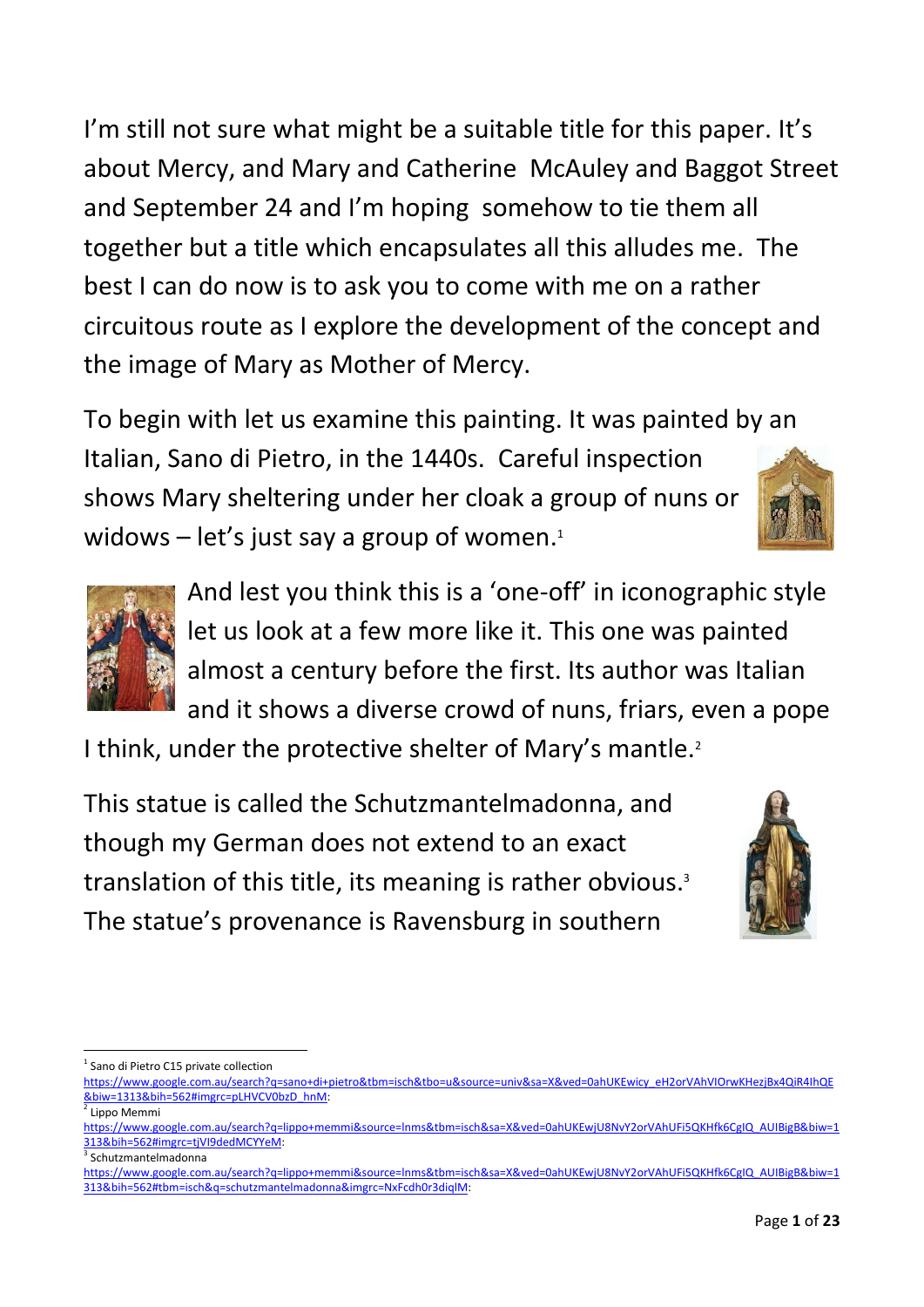Germany and it was carved about 1480. Here those seeking Mary's protection, despite their strange head wear, appear to be laypeople.



Lastly there is this icon from the Ukrainian Eastern orthodox tradition.<sup>4</sup> It's later than the others (mid-17<sup>th</sup> century) but its subject-matter is similar: women, men, children, clerics and laypeople all sheltering under

Mary's cloak.

Each of these four representations of Mary - two from Italy, one from Germany and the other from Ukraine - shows God's people taking refuge under Mary's cloak. And each of these images depicts Mary as the Mother of Mercy.

In preparing material for this paper, I found myself wondering about Catherine's placing her Institute under the care of Mary the Mother of Mercy, and I became increasingly curious as to how she imagined Mary as Mother of Mercy and what she understood by the title.

Catherine, as we know, spent her formative years with Protestants – the Armstrongs who adopted her sister and brother, and the Callaghans with whom she lived in Mary Street Dublin and later at Coolock. It is doubtful that she would have had any access to conventional Catholic iconography. In deference to her Protestant friends she chose not to display Catholic devotional items but rather to use the cross beams on doors and windows to

<sup>1</sup> <sup>4</sup> Eastern Orthodox Ico[n https://en.wikipedia.org/wiki/Virgin\\_of\\_Mercy#/media/File:Icon\\_03050\\_Pokrova\\_Bogorodicy.\\_Seredina\\_XVII\\_v.\\_Ukraina.jpg](https://en.wikipedia.org/wiki/Virgin_of_Mercy#/media/File:Icon_03050_Pokrova_Bogorodicy._Seredina_XVII_v._Ukraina.jpg)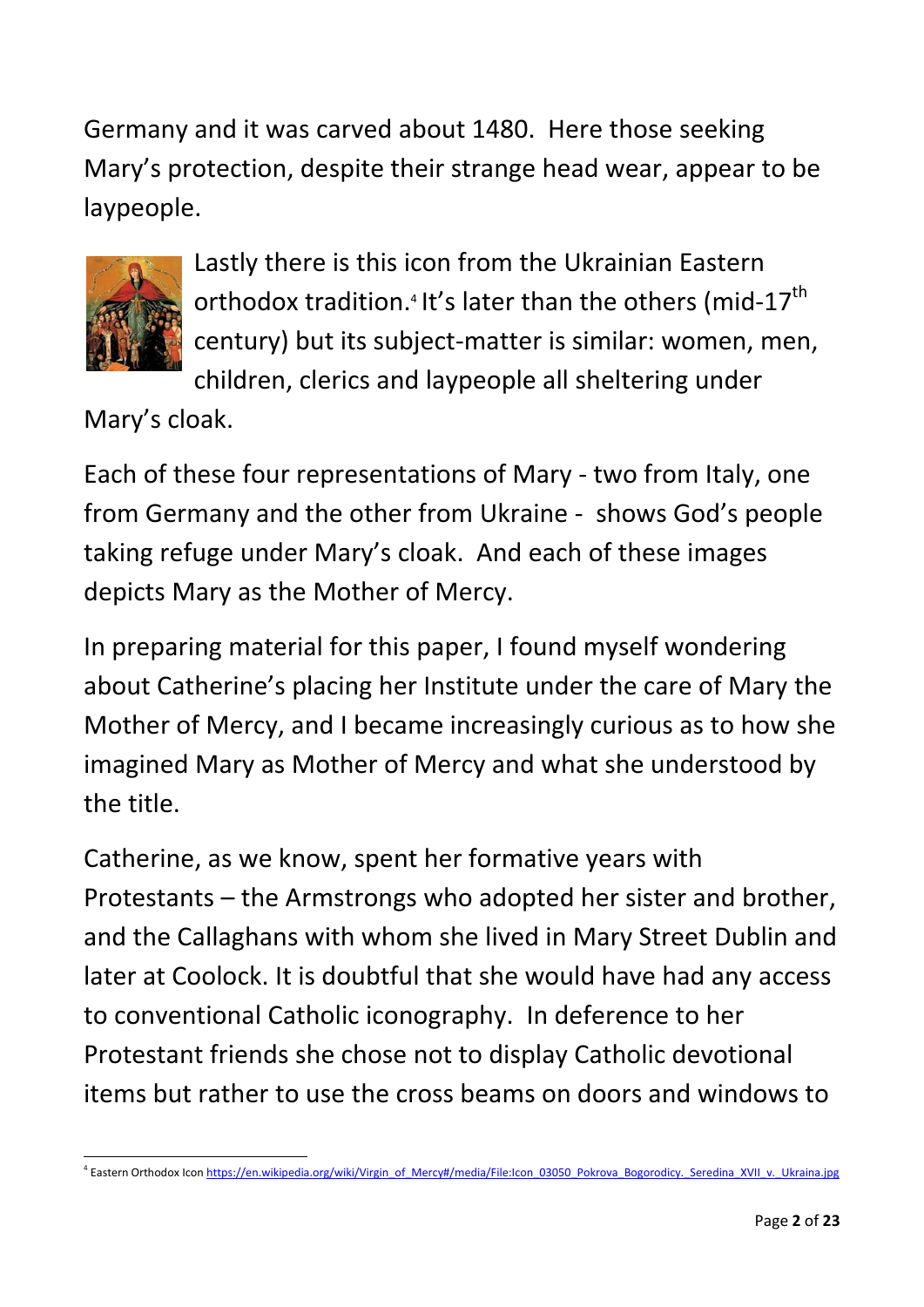remind her of a crucifix. In all probability the representations of Mary depicted here were probably never seen by CAtherine. Protestants did not encourage devotion to Mary – in fact this was one of their points of objection to Catholic doctrine. Mrs Callaghan was a Quaker and while she encouraged and inspired Catherine in many of her spiritual values and virtues, <sup>5</sup> when it came to devotion to Mary she would have held a similar position to Catherine's Protestant relatives and friends.

Catherine's religious formation was received at the hands of Dean Andrew Lubé, one of the Dublin clergy who became her lifelong friend, and a Jesuit, Thomas Betagh renowned for his learning. As Catherine had read extensively on religious topics, some of which, it must be said, were strongly critical of Catholicism, her's would not have been systematic instruction but rather schooling in theology or apologetics in answer to her specific doubts and questions. Eventually she was prepared for the sacraments by Dr Daniel Murray, who later became the Archbishop of Dublin. Having made the Callaghans aware of her decision to follow the faith of her baptism, Catherine was able to practise her religion openly, even though 'their objection to Catholic practices made her ... deny herself the use of the crucifix and holy pictures.<sup>6</sup>

Her formation in philanthropy was received initially at the knee of her father and later reinforced by Catherine Callaghan, for whom benevolence had a strongly practical quality. The early years of nineteenth century Ireland had witnessed a significant growth in

<sup>1</sup> 5 Sullivan, M.C., *The Path of Mercy. The Life of Catherine McAuley*, Dublin, Four Courts (20120, p.32; henceforth referred to as *Path*. 6 *Path*, p.36.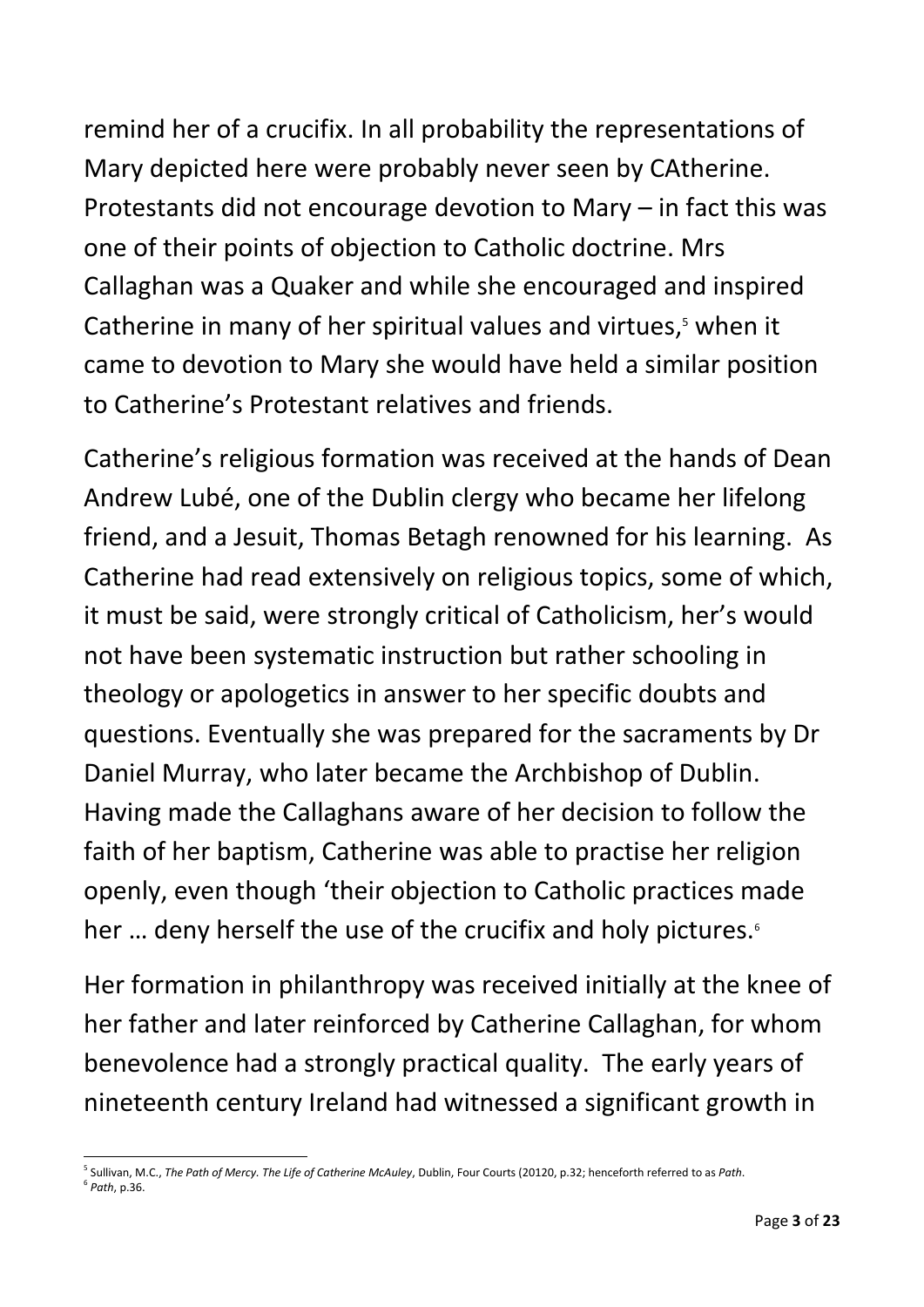charitable activity by women of all religious persuasions. The social problems attendant on large-scale poverty and urbanisation had gone unheeded by state institutions. Philanthropicallyminded citizens, in particular women, stepped into the void and founded a range of voluntary charitable societies. Most frequently this charity focused on poor women and children and, in the case of Catholics, to whom schooling was denied, on education.<sup>7</sup>

Because the Penal Laws had weakened the authority of the hierarchy, women were able to exercise a fair degree of autonomy in establishing and managing projects to assist the poor. Many of them received useful support and encouragement from individual clerics but on the whole there was a certain reluctance among members of the Catholic hierarchy to associate themselves with their work.<sup>8</sup>

This was the world of Catherine in the years she lived at Coolock with the Callaghans. Her philanthropy was encouraged by Catherine Callaghan and when the latter was no longer able to practise works of mercy herself, Catherine McAuley assumed sole responsibility for charitable activity at the house and in the village.

When Mr Callaghan died in 1821, his wife having died two years previously, Catherine found herself the beneficiary of a considerable fortune. She was then in a position to expand her work and bring to reality a long-cherished dream. Advised in particular by her friend Father Edward Armstrong and with the

 $\overline{a}$ 

<sup>7</sup> This is explored in Rosemary Raughter (1997) A discreet benevolence: female philanthropy and the catholic resurgence in eighteenth-century Irelan[d http://www.tandfonline.com/doi/pdf/10.1080/09612029700200159](http://www.tandfonline.com/doi/pdf/10.1080/09612029700200159) (downloaded 01/07/17)

<sup>8</sup> *ibid*.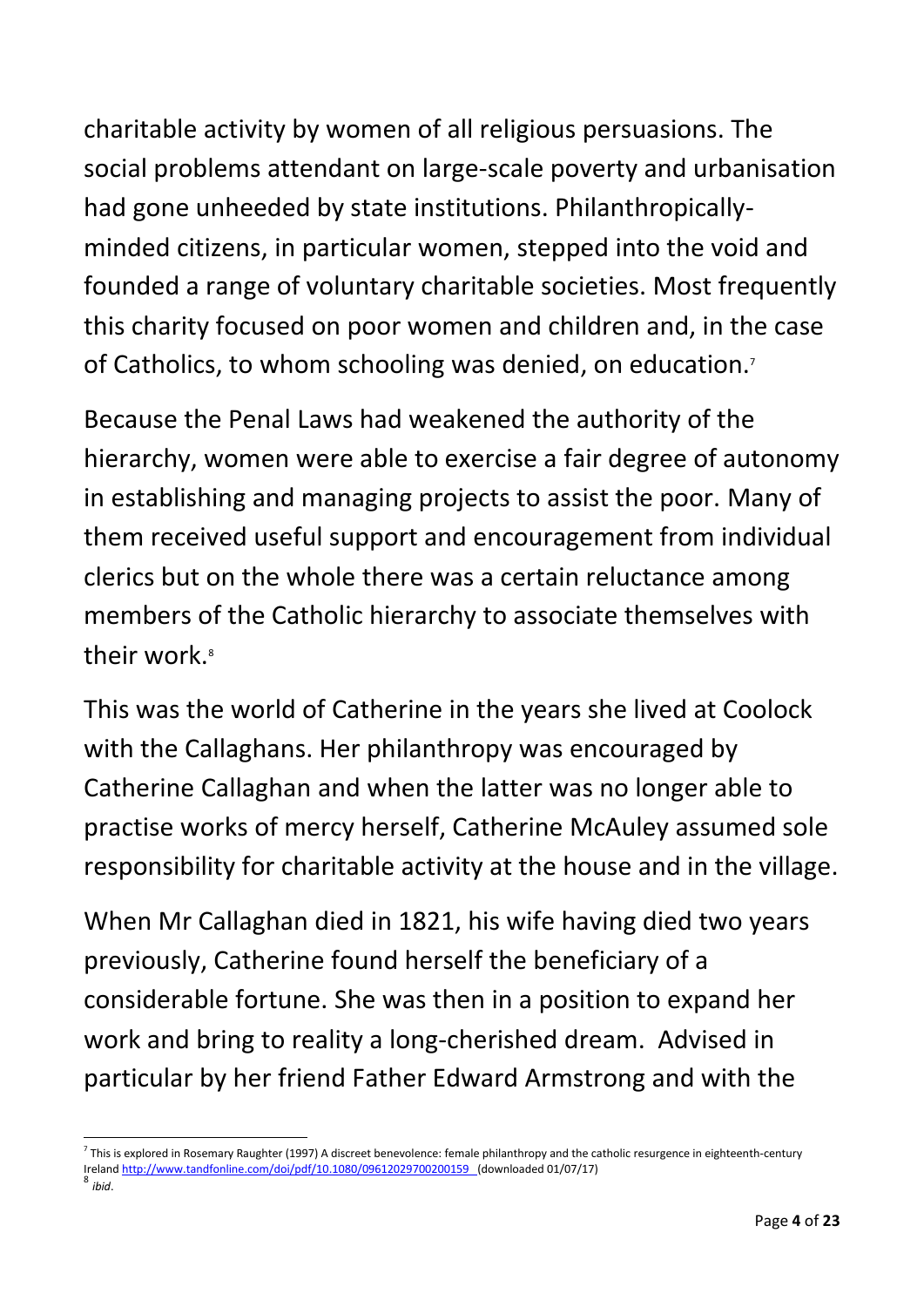approval of Archbishop Murray, she immediately set about establishing a house in Baggot Street Dublin to be a place where the distress of the poor was alleviated. In this venture she stands shoulder to shoulder with women of her time such as Theresa Mulally, Nano Nagle and Mary Aikenhead who had initiated similar projects.<sup>9</sup> We learn from one of her first companions that Catherine's early intention had been to form

*A society of ladies who would devote themselves to the practice of the works of Mercy without making vows, that they might be at liberty to visit their relations and remain with them in sickness and affliction. 10*

What Catherine planned to practise at her house were the spiritual and corporal works of mercy – those practices engaged in by many of her contemporaries, Catholic and Protestant, who were possessed of a social conscience. Giving the name 'House of Mercy' to establishments where social welfare was dispensed was not an uncommon practice: many contemporary Anglican institutions, for example, were so named. History attests that neither the work practised at Baggot Street nor the choice of the name for the house in Baggot Street was really remarkable.

**.** 

 $^9$  Teresa Mulally in May 1766 opened a school in Dublin to provide education for poor girls. Later she established a boarding school in Georges Hill which became the Presentation convent. Nano Nagle established the Presentation nuns in Cork in 1775 - a group of women who would be dedicated to the education of those who were poor and destitute and to other works that would challenge the unjust social and political structures that made and kept people poor. Mary Aikenhead founded the Sisters of Charity in Dublin in 1815. Their work included the establishment of schools, hospitals and orphanages for people in need, and very importantly the visiting of the poor, especially the sick in their homes, and those in prison. Se[e http://homepage.eircom.net/~presgeorg/page4.html;](http://homepage.eircom.net/~presgeorg/page4.html) 

[http://presentationsociety.org.au/about/our-founder/;](http://presentationsociety.org.au/about/our-founder/) 

<http://religioussistersofcharity.ie/mary-aikenhead/>

<sup>&</sup>lt;sup>10</sup> Sullivan, M.C. *Catherine McAuley and the Tradition of Mercy, Dublin, Four Courts (2012), p.4; henceforth referred to as <i>Tradition*.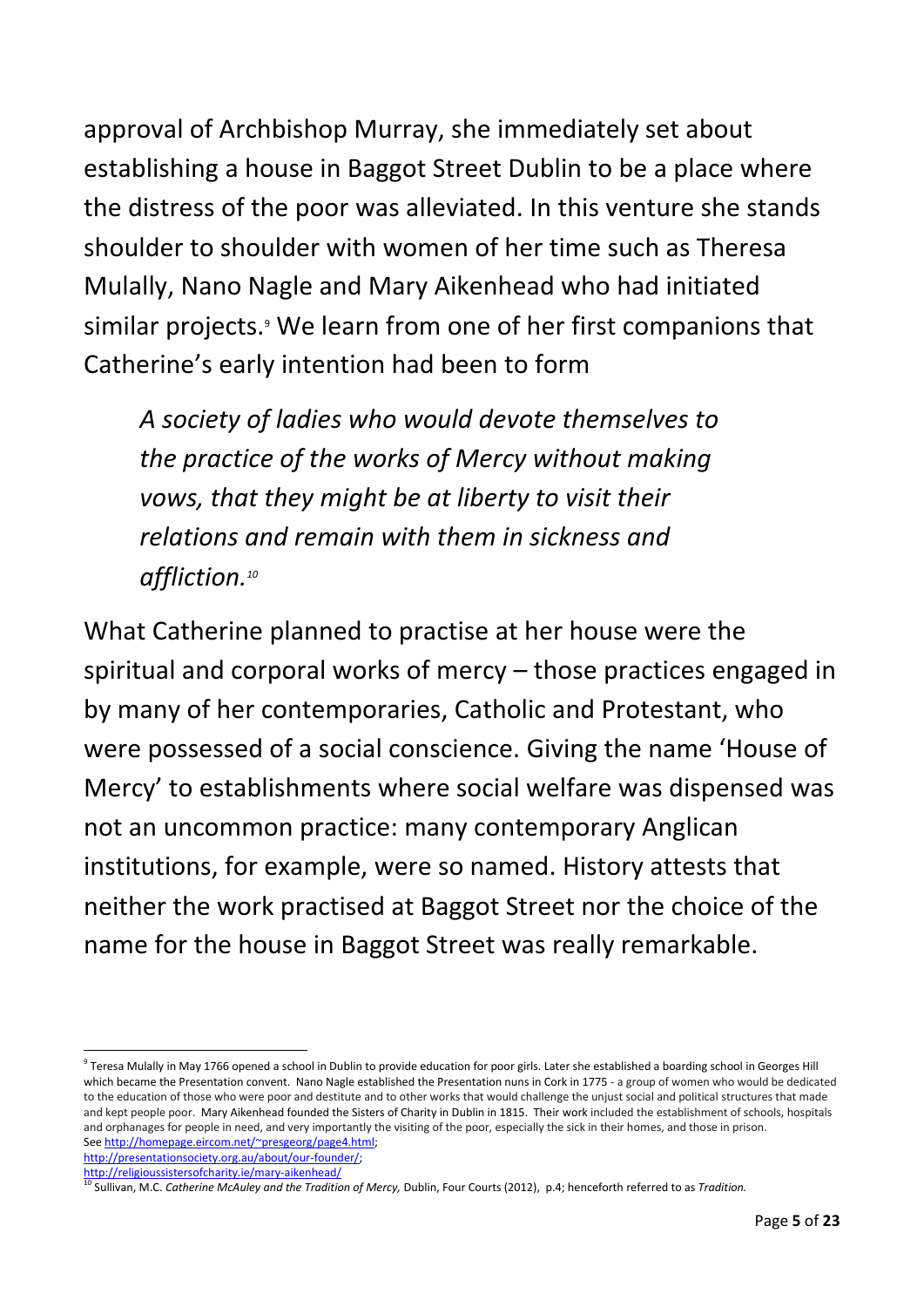Catherine planned to establish a house of mercy, not the House of Mercy.

What is interesting is that, a hundred and ninety years ago, this particular House of Mercy became connected with Mary, Mother of Mercy through a series of events which may have been serendipitous, may have been providential. Catherine, with her firm reliance on the providence of God would undoubtedly have affirmed the latter interpretation.

Mary Ann Doyle, Catherine's first co-worker, tells the story:

*On 24th September 1827, the day I selected for commencing, not ever knowing it would [be] the Order of Mercy, the school opened.<sup>11</sup>*

Later accounts of the story show evidence of some embellishments. In one we read:

*Miss McAuley wrote to Miss Doyle to say that as all needful preparations would soon be completed she might enter if she pleased on the 23rd or 24th of the month which was September. Miss Doyle, though, though she did not then know of the feast, fixed on 24th but in another note remarked that she should be particularly rejoiced to begin her labours on that day as it was dedicated to Our Lady of Mercy, suggesting at the same time that 'House of Mercy' would be a good name for the institution.<sup>12</sup>*

1

<sup>11</sup> *Tradition*, p*.41.*

<sup>12</sup> *Tradition*, p.48.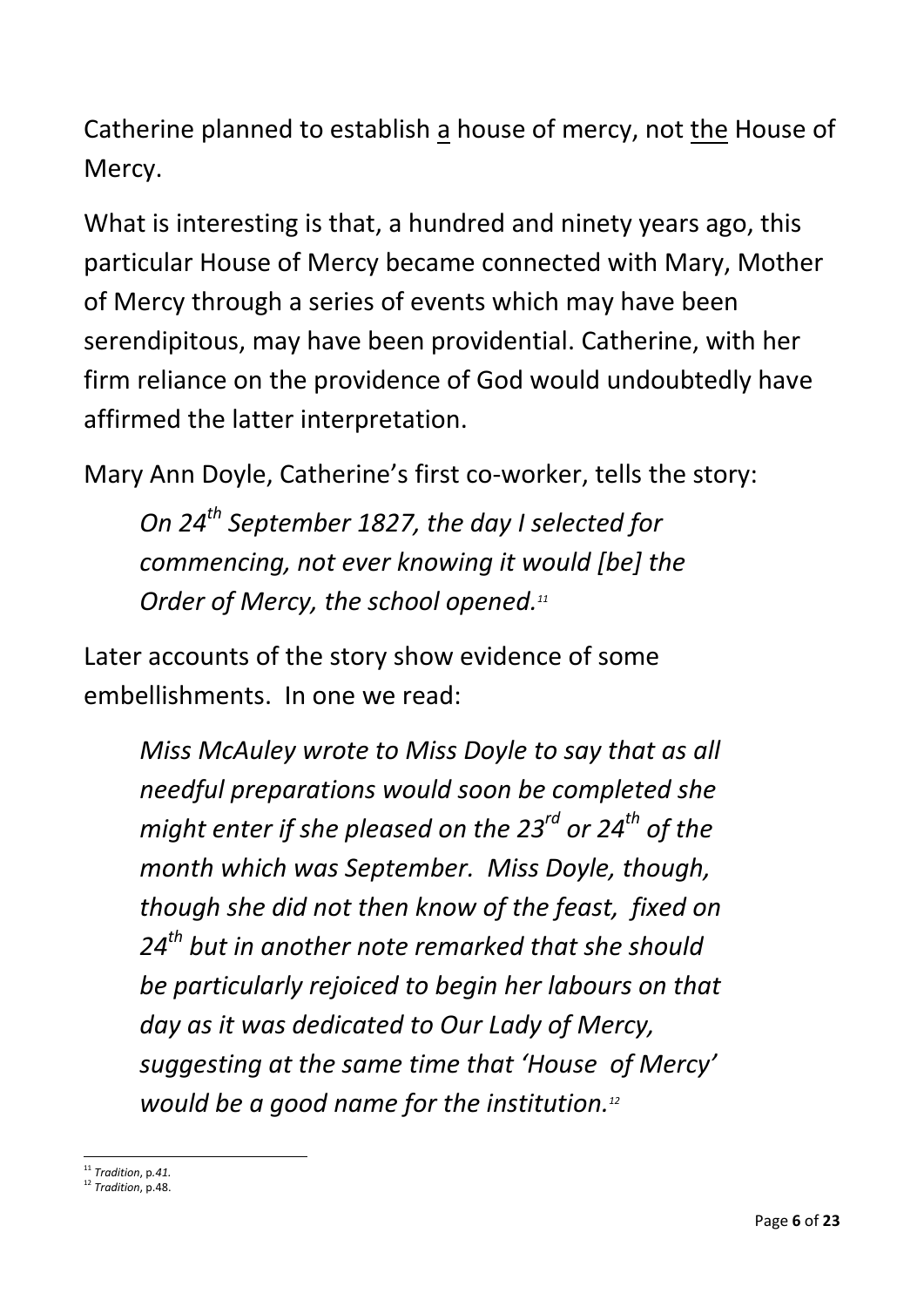Clare Moore, another of Catherine's early associates, also asserts that it was Mary Ann who chose the name 'House of Mercy' and indeed she may have done but let us remember that most of the accounts on which we rely were written several years after the events they describe and there could be some details which may not necessarily be one hundred per cent accurate.

*Miss Doyle* [writes Clare Moore] *was delighted at the thoughts of beginning her work on such a feast as that of Our Lady and suggested that the name of the Institution should refer to it and so the House and Order got their name. 13*

However, Mary Sullivan, a Sister of Mercy from the USA and the best authority on Catherine's life, accounts for the naming in this way:14

*Anna Maria* [Doyle] *wished Catherine to set a date, soon, so she did. She picked September 24, 1827. They later realised they had chosen the Feast day of Our Lady of Mercy and together agreed to place the infant establishment under the patronage of the Mother of God with title of `the most amiable of her attributes by which she most resembles Him whose mercies are above all His works.' It would be a 'House of Mercy'. Later when its works of mercy were more fully* 

 $\overline{a}$ <sup>13</sup> *Tradition*, pp.199-200.

<sup>&</sup>lt;sup>14</sup> Mary C. Sullivan, R.S.M., is a member of the Rochester, New York regional community. She is professor emerita of language and literature, and dean emerita of the College of Liberal Arts, at the Rochester Institute of Technology. She is the author of numerous works, including *The Correspondence of Catherine McAuley, 1818-1841*, *Catherine McAuley and the Tradition of Mercy,* and *The Path of Mercy*.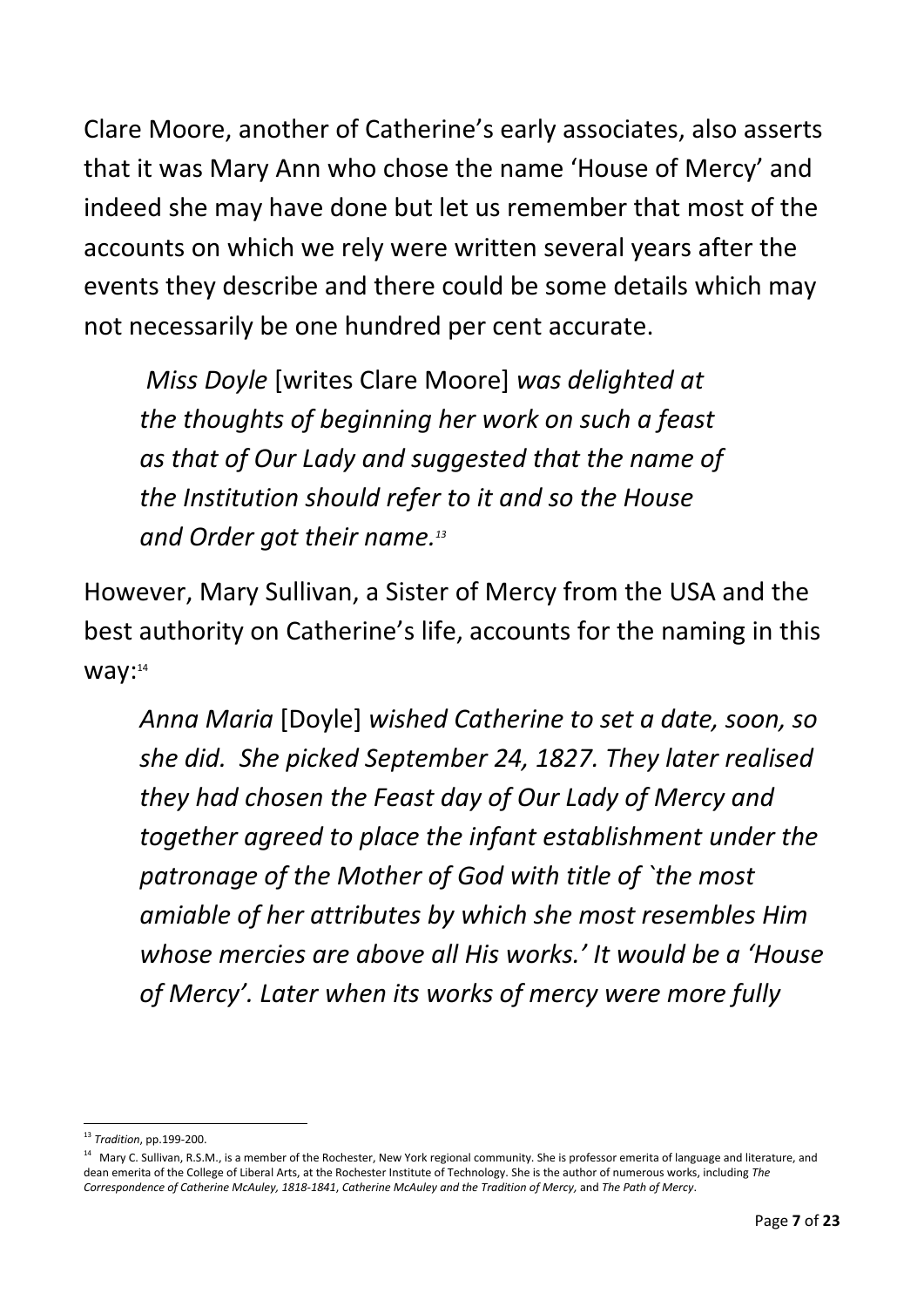*operational, they would ask Archbishop Daniel Murray for permission to use this name publicly'. 15*

The following year on September 24 Catherine applied to Archbishop Murray for permission to have the Institute styled 'of our Blessed Lady of Mercy' which he kindly granted.<sup>16</sup> A year later the Chapel was dedicated to Our Lady of Mercy. <sup>17</sup> Increasingly the group was identifying itself with Mary under this title.

We need to be aware, however, that the 'Institute' Archbishop Murray named was not in any way comparable to our Institute of the Sisters of Mercy of Australia and Papua New Guinea. Catherine's was a group of laywomen, without vows, who were free to come and go, even though when they were at the House of Mercy they led a regular life and prayed together in chapel. Initially those who joined the Baggot Street community were simply called 'the ladies' but before too long the 'ladies' began calling themselves 'sisters'.<sup>18</sup> Mary Sullivan notes that by 1829 *'some members of the community had harmlessly taken to calling one another 'sister' and* observes that 'even nurses did that'. There was no suggestion that they thought of themselves as nuns or religious of any kind and they were a long way from living a conventual life, but suspicions were aroused as to just what they were. 19

We can understand Catherine's reluctance to found a religious community on account of her having *'imbibed certain Protestant* 

**<sup>.</sup>** <sup>15</sup> *Path*, p.64.

<sup>16</sup> *Tradition*, p.103, 159; *Path*, p.71 .

<sup>17</sup> *Tradition*, p.162.

<sup>18</sup> *Tradition*, p.201.

<sup>19</sup> *Path*, p.90; *Tradition*, p.104.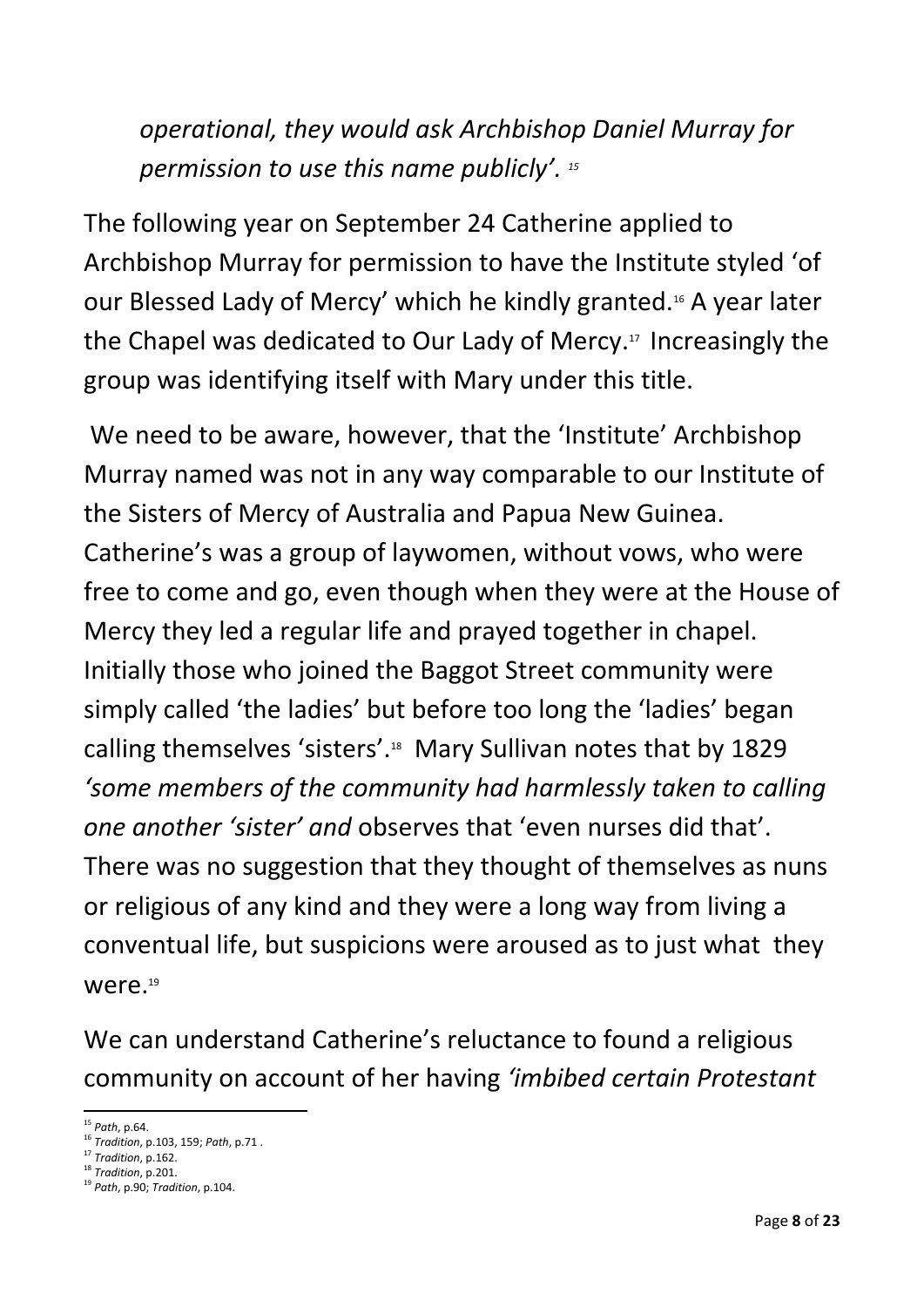*prejudices which she retained for a very long period. She did not like the idea of Religious vows and disapproved of Conventual observances etc. <sup>20</sup>* Similarly we can understand the unease of Archbishop Murray when he began receiving reports questioning what was going on at the Baggot Street establishment.

There is a wider context, though, in which we can understand the pressure which the Archbishop put on Catherine. It has been shown that one of the effects of the re-establishment of Irish hierarchical authority following the repeal of the Penal Laws, was the marked diminishment of the autonomy of women who had founded philanthropic societies. To control them, church authorities allowed female charities to practise only within strictly-defined limits. This meant in effect, that the women involved in them were required to submit themselves to clerical direction and control as professed religious or to cease their activities altogether.<sup>21</sup>

We know the result of the Archbishop's visit to Catherine and the choice presented to her that her group 'should either appear as secular ladies or become Religious': <sup>22</sup> Catherine and two companions began their novitiate with the Presentation Sisters.<sup>23</sup> Their Act of Profession on the morning of December 12, 1831 saw the founding of the Institute of Sisters of Mercy.<sup>24</sup>

<sup>1</sup> <sup>20</sup> *Tradition*, p.102.

<sup>21</sup> See Rosemary Raughter (1997) A discreet benevolence: female philanthropy and the catholic resurgence in eighteenth-century Ireland [1] , Women's History Review, 6:4, 465-487. Raughter observes that the same phenomenon occurred in post-Reformation Europe. *Ultimately, like their co-religionists in Counter-Reformation Europe, charitable women felt obliged to accept the restrictions inherent in membership of a religious congregation, thereby setting the pattern for the Catholic female philanthropy of the next century.*  <http://www.tandfonline.com/doi/pdf/10.1080/09612029700200159>

<sup>22</sup> *Path*, p.91.

<sup>23</sup> Mary Ann Doyle and Elizabeth Harley

<sup>24</sup> *Path*, p.106.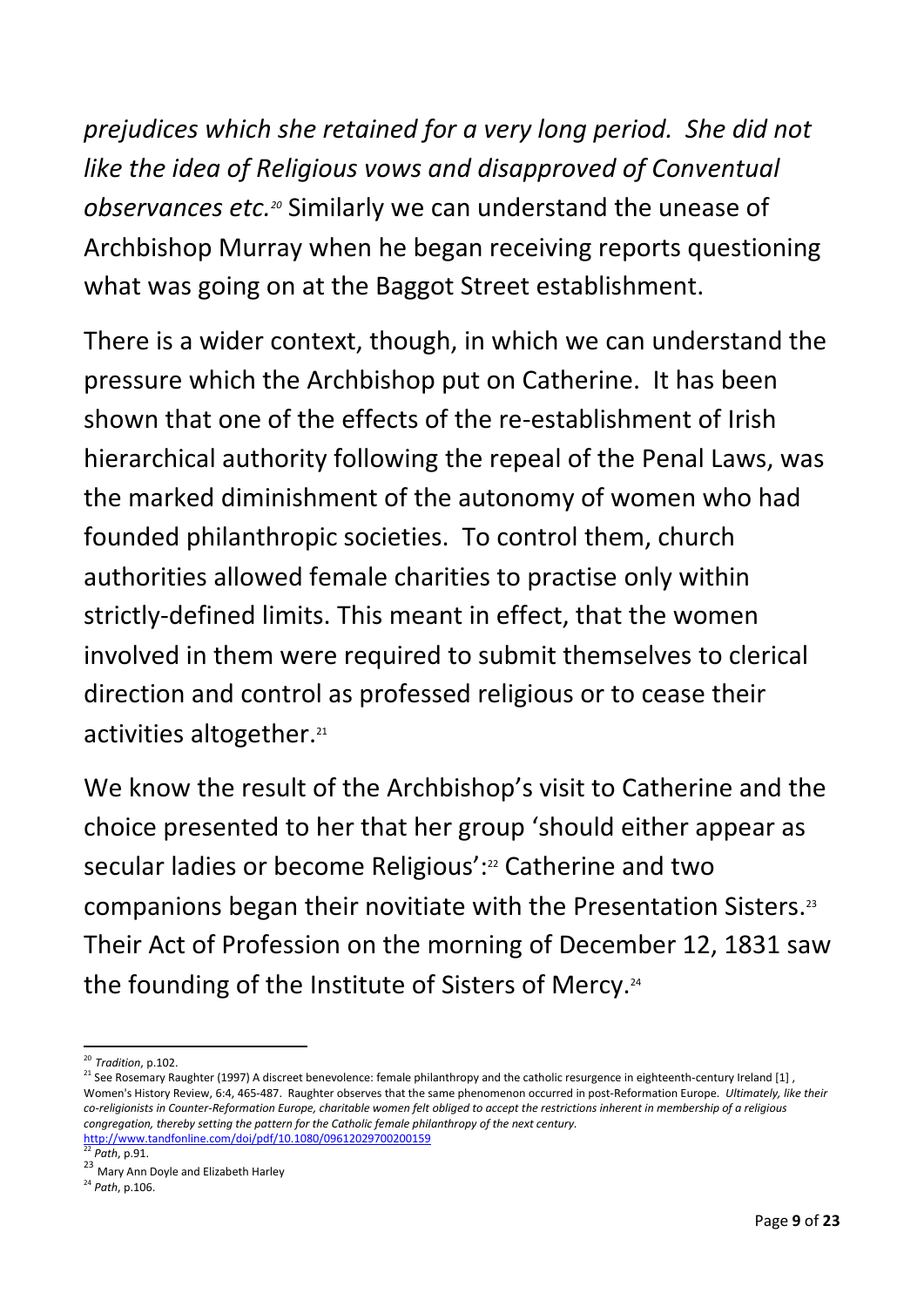But the question must be posed: What was Catherine understanding when she referred to Mary as 'Mother of Mercy'? One of the early manuscripts which recount the origins of our Mercy story states that the title was chosen *'which in an especial manner placed the house and subsequently our Holy Order under the protection of His Immaculate mother and caused them to be named from the most amiable of her attributes by which she most resembles Him whose mercies are above all His works'*. 25

Obviously these are not Catherine's words. In fact we are not sure who wrote them; all we know is that they come from the pen of 'One of the First Sisters of Mercy.' <sup>26</sup> We search in vain through Catherine's letters or other writings to find references to Mary under the title 'Mother of Mercy'. The greatest number of references to Mary in any guise can be found in the Original Rule, the essence of which we know Catherine copied from the Presentation Rule, so we can't attribute these words to her either, even though we can conclude that she agreed with them. In the Original Rule we read

*The Sisters shall always have the warmest and most affectionate devotion to her,* [Mary] regarding *her in a special manner as their Mother.<sup>27</sup>*

But this is not specifically in reference to her title of Mother of Mercy. In reality there is very little written about Mary that we can ascribe directly to Catherine.

<sup>1</sup> <sup>25</sup> *Tradition*, p.48.

<sup>26</sup> *Tradition*, pp.45, 353.

<sup>27</sup> Original Rule, in *Tradition*, p. 310.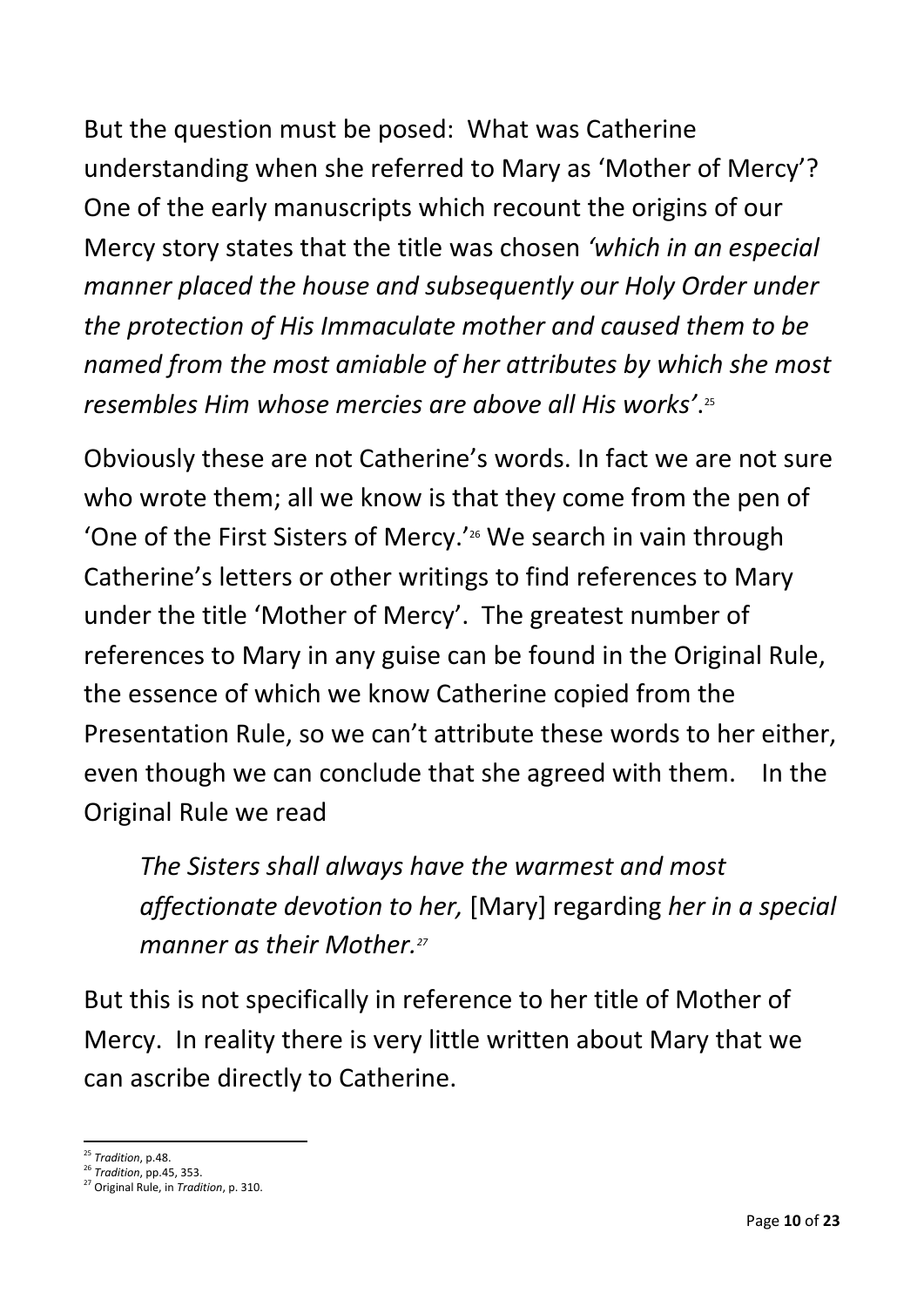Amongst those sayings traditionally accredited to Catherine is this:

*Her* [Mary's] *dignity is expressed in one title - Mother of God.<sup>28</sup>*

This seems to me to be the crux of the matter. When Catherine wrote or spoke of mercy she most frequently had in mind God's mercy. That this is so can be inferred from a section of the Original Rule which, according to the experts, is Catherine's own composition. To Catherine, mercy was 'the principal path pointed out by Jesus Christ to those who are desirous of following Him'. The daily attempt to collaborate in God's mercifulness was the principal work of Christians and thus of Sisters of Mercy.<sup>29</sup> God's mercy had inspired Catherine 'to instruct and comfort the sick and dying poor, as in them [she] regarded the person of [her] divine Master who has said 'Amen, I say to you, as long as you did it to one of these my least brethren, you did it to Me'. <sup>30</sup> She urged her sisters to 'have great confidence in God in the discharge of all these offices of Mercy, spiritual and corporal – which constitute the business of our lives - and assure ourselves that God will particularly concur with us to render them efficacious'.<sup>31</sup> Catherine's theology was sound.

So, back to the question: What is the connection between Catherine's sisters, Our Lady of Mercy, and the feast celebrated on September 24<sup>th</sup>?

This requires a slight departure from our plotted course. We need to travel to thirteenth century Spain.

**.** 

<sup>28</sup> *See* <http://www.mercyworld.org/foundress/index.cfm?loadref=226>Mary Sullivan calls into question whether the document *Familiar Instructions of Reverend Mother McAuley* from which this is taken is ' a completely reliable and authentic source of Catherine's sayings. (See *Path*, pp.381-84).

<sup>29</sup> *Path*, p.170.

<sup>30</sup> *Tradition*, p.297. <sup>31</sup> *Path*, p.170.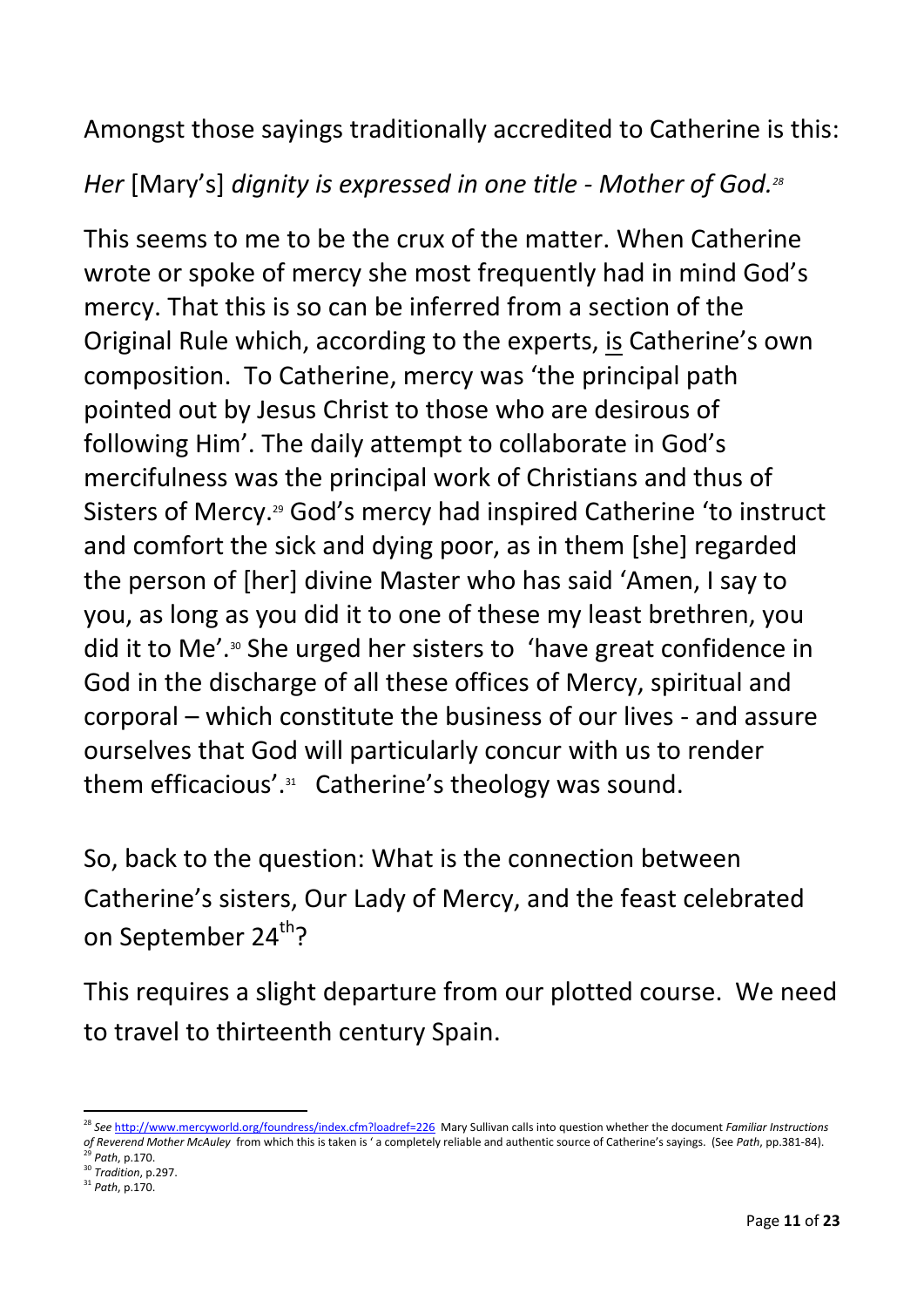Mary, Mother of Mercy, is the patron saint of Barcelona. In that city in 1218 or thereabouts a religious order was founded by St Peter Nolasco with the object of rescuing Christians who had been captured by the Moors. The Mother of Mercy has been associated with this order since the mid-thirteenth century and in 1272 her patronage was made official when the order was named *The Royal, Celestial and Military Order of Our Lady of Mercy and the Redemption of the Captives*. It was also called the Order of Our Lady of Ransom. Another of its titles was the Order of Mercy and its members the Mercedarians. The official feast day of the Order, commemorating the day of its foundation, was chosen as September 24, a feast celebrated initially in France and Spain and extended to the whole church at the end of the  $17<sup>th</sup>$  Century by Pope Innocent XII.

Even now in the official calendar of the Church, September 24 is listed as the feast of Our Lady of Mercy or of Our Lady of Ransom, more usually the latter.<sup>32</sup> It is likely therefore, that had either Catherine or Mary Ann Doyle been present at a Mass celebrated on September 24, the order of the Mass would have been that of Our Lady of Ransom, celebrating the foundation of the order associated with Peter Nolasco. Our Lady of Mercy as we imagine her was in no way connected with that feast.

In the Generalate of the Order of the Mercedarians in Rome is a painting of Our Lady of Mercy, reproduced here. It's interesting, as it depicts Mary



 $\overline{a}$ <sup>32</sup> <http://www.newadvent.org/cathen/12640a.htm>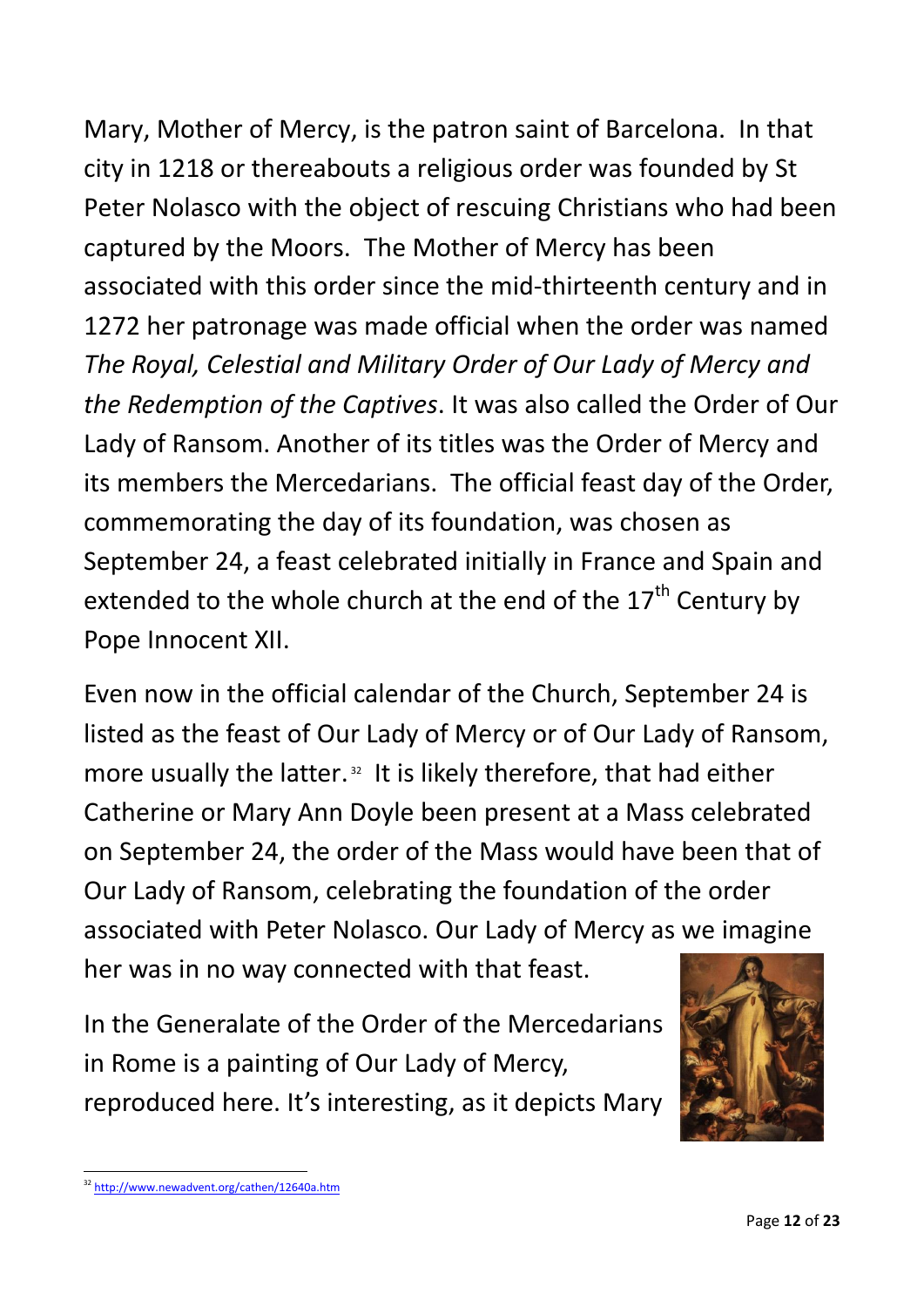sheltering a group of women, men and children under her mantle. conforming with the established themes of Catholic iconography of Mary under this title.<sup>33</sup>

So is it reasonable to propose that our early Sisters of Mercy, if they stopped to consider how their patron might be depicted, would have imagined her protecting her children in a motherly embrace within the folds of her cloak? Not only reasonable I suggest, but correct! And the basis of my assertion is this.



This statue was once located in the Convent of Mercy at Birr, Catherine's last foundation in Ireland. <sup>34</sup> On 27th December 1840 Sisters Catherine McAuley, Aloysius Scott, Teresa White, Rose Lynch and a postulant, arrived in Birr at the invitation of Fr Spain, the parish

priest. On New Year's Day they attended Mass in the local church where they renewed their vows and were presented to the congregation by Fr Spain with the following words...

*"My dear people, I have a present to make to you ... I present to you the Sisters of Mercy, who by their example and pious instruction will draw upon our*  town the blessing of heaven."<sup>35</sup>

After a century of the sisters' ministering in Birr as Fr Spain had predicted, some changes were necessary. As congregation numbers declined and the large convent designed for them by

**.** 

<sup>&</sup>lt;sup>3</sup> [https://en.wikipedia.org/wiki/Order\\_of\\_the\\_Blessed\\_Virgin\\_Mary\\_of\\_Mercy](https://en.wikipedia.org/wiki/Order_of_the_Blessed_Virgin_Mary_of_Mercy)

<sup>34</sup> <http://institute.mercy.org.au/feast-of-our-lady-of-mercy/>

<sup>&</sup>lt;sup>35</sup> Sullivan M.C. (ed.), *The Correspondence of Catherine McAuley, 1818-1841*, Dublin, Four Courts (2004) p. 342; henceforth referred to as *Correspondence*.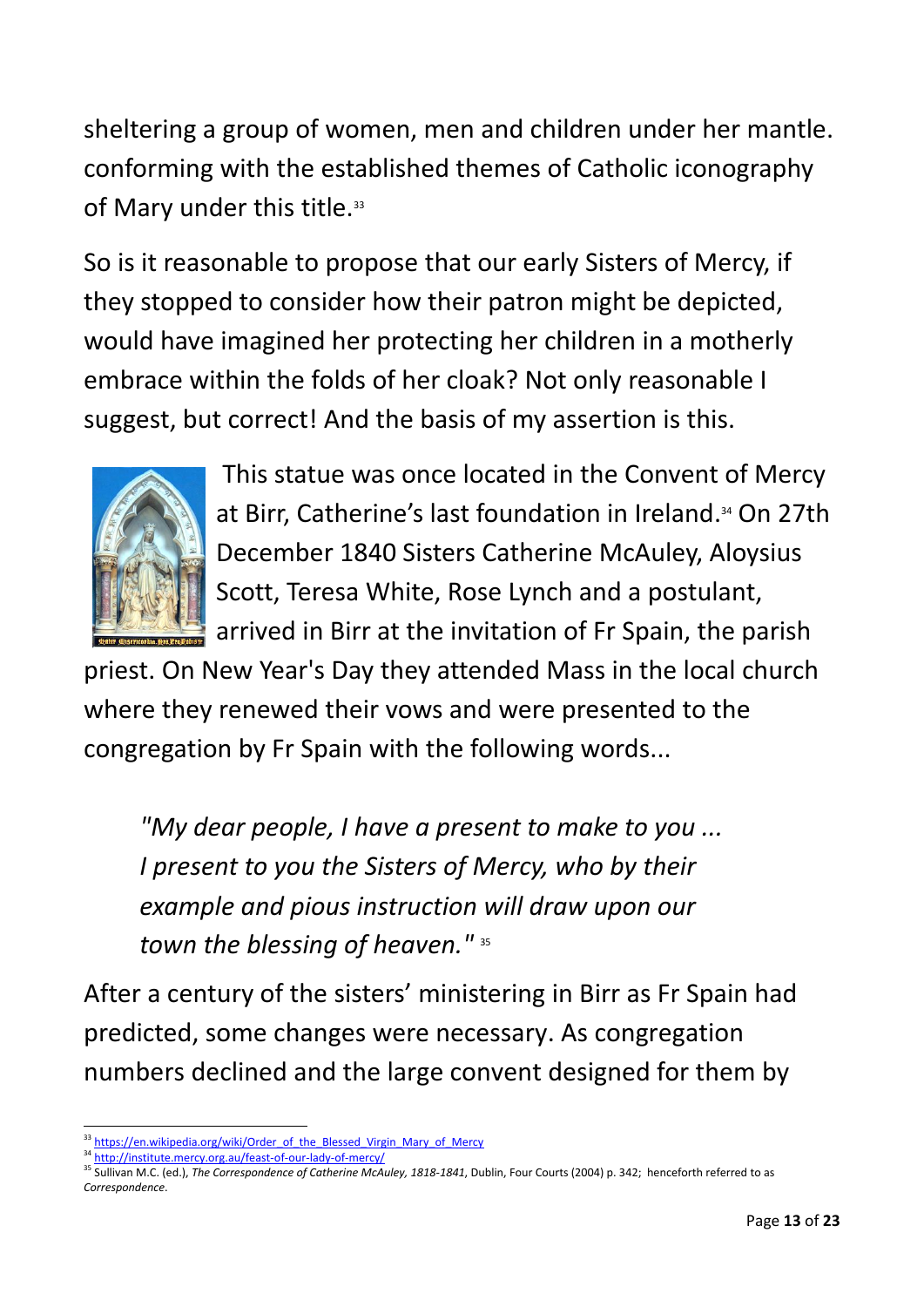Augustus Pugin, became less practical, they reluctantly took the decision to leave. The convent came into public hands and Offaly County Council converted a large section into municipal council offices and library. Too big to remove when the convent was sold, the statue, showing Mary sheltering the faithful under the protection of her cloak now stands in the local Council offices with an inscription which reads: 'Mother of Mercy, pray for us'. <sup>36</sup> We need no clearer indication that in mid nineteenth century Ireland this was the prevailing style for images of Mary, Mother of Mercy.

I am now going to enter the realms of conjecture: There is, I believe, another possible connection between the Sisters of Mercy and the Order founded by Peter Nolasco which may merit some investigation. To one who is a rank amateur in heraldry there seems to be some similarity between this – the insignia of the Mercedarians - and these two crests formerly used by Sisters of Mercy in Australia. The oval one

belonged to the Australian Union of Sisters of Our



Lady of Mercy; the shield with the lamb was that of the Australian Federation of the Religious Sisters of Mercy.





Furthermore, some Mercy schools and colleges have coats of arms with similar characteristics. These crests of Mercy schools in, respectively, Ireland, the USA and Australia on the face of it have a

 $\overline{a}$  $36$  See n.30 above.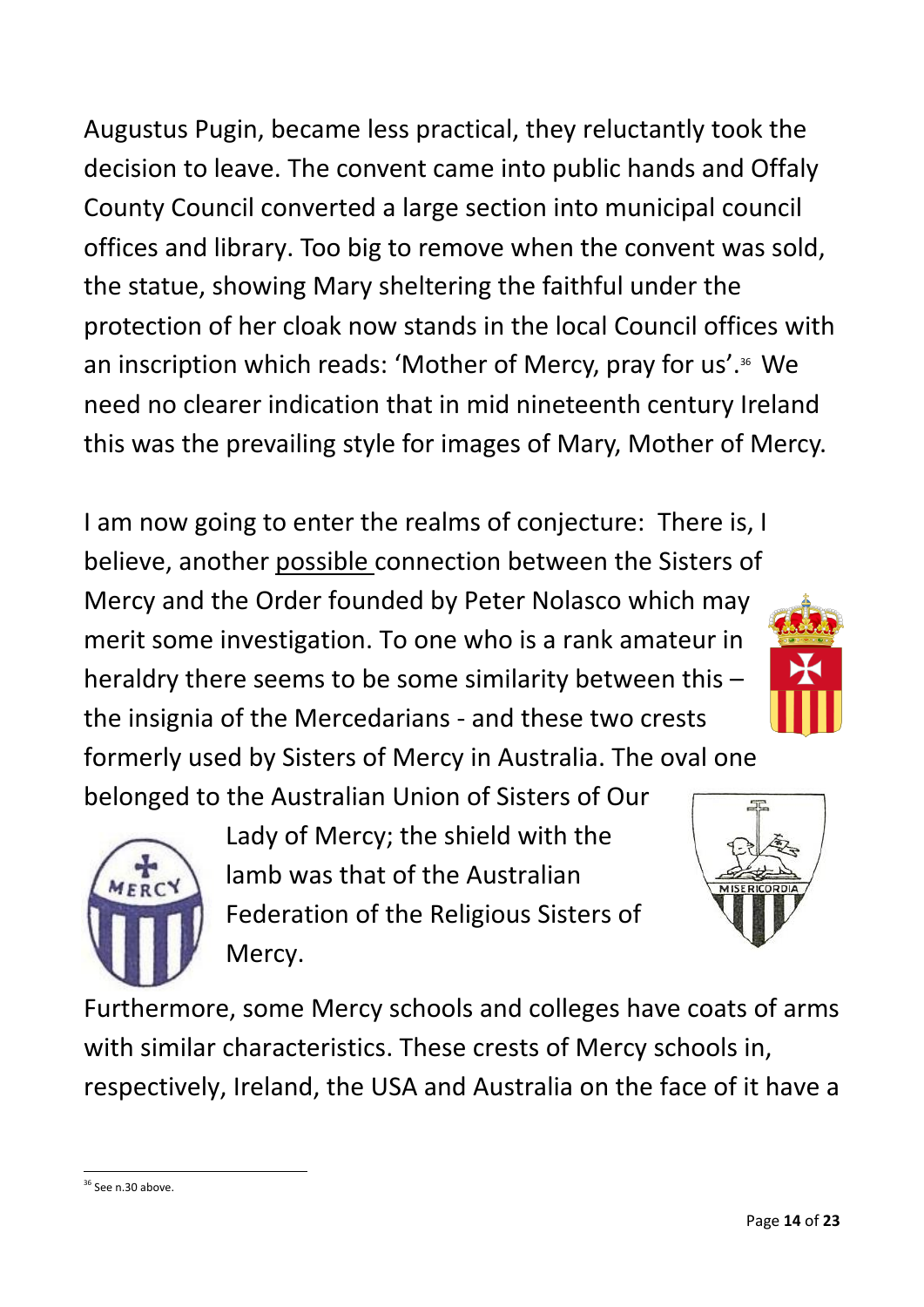lot in common with the emblem of the Mercedarians as well as those of the two former Australian Mercy groups.



Perhaps the bars represent the prison bars from which captives were freed. I don't know. Speculative though this last point may be, it is possible that there is more than a loose connection between the Sisters of Mercy and the Order of the Mercedarians whose feast is on September 24. And another piece of evidence which piques my interest is that Catherine listed St Peter Nolasco among the saints to whom the sisters of her Institute were to have particular devotion.<sup>37</sup>

Nevertheless it must be admitted that, despite its charm, we here in Australia are not familiar with the image of Mary, Mother of Mercy, sheltering the poor under her cloak.



The question remains: How did the accepted image of Mary Mother of Mercy morph from this to this?



To answer that question we need to go to Rome - to secondcentury Rome, in fact. I would assume that not many of my

 $\overline{a}$ <sup>37</sup> *Tradition*, p.280.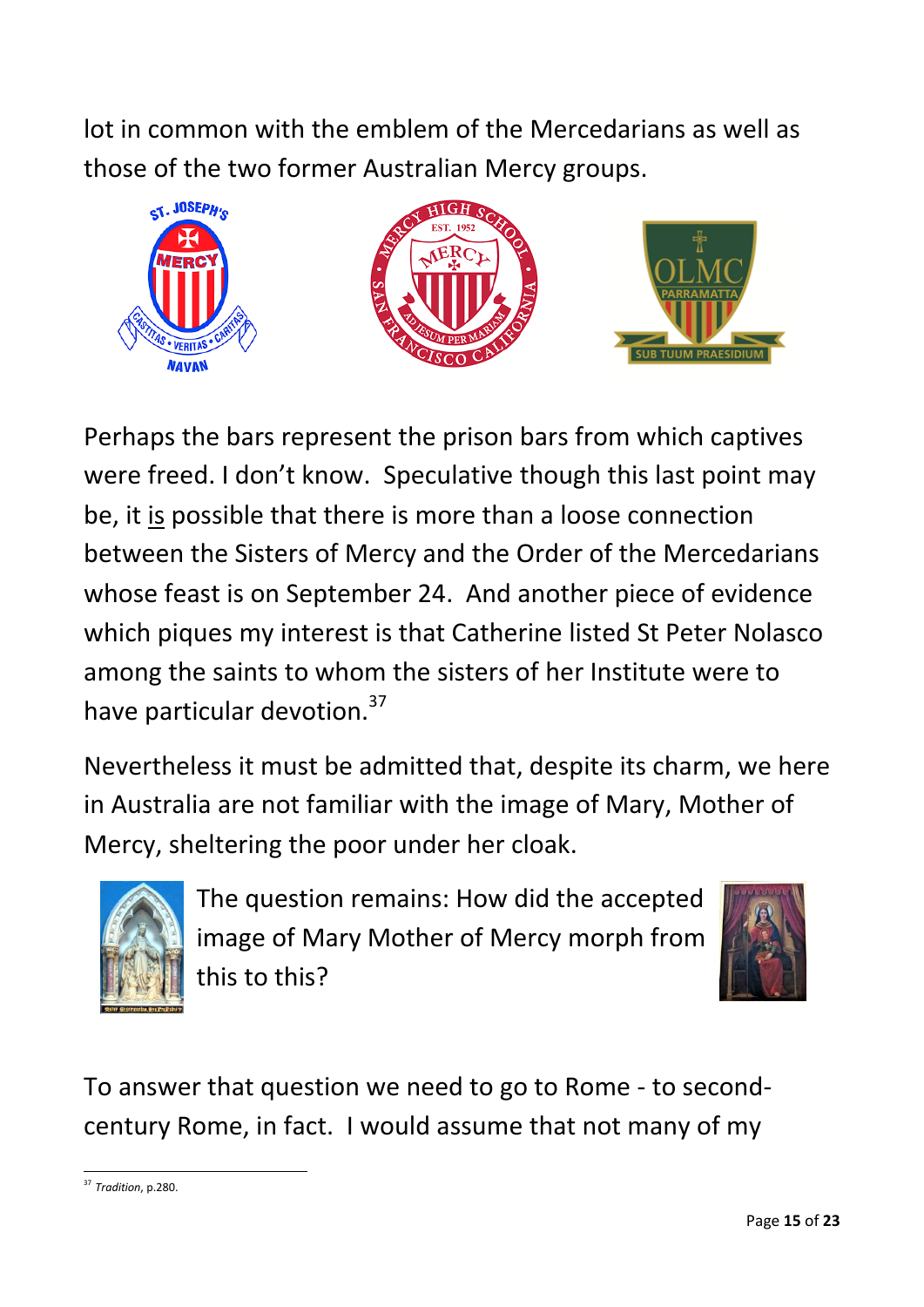readers is familiar with St Pudentiana. <sup>38</sup> According to legend she was a second century saint and martyr. Also according to legend her father Pudens, gave shelter to St Peter.<sup>39</sup>

A church dedicated to the saint was erected in the fourth century on the site of her father's house. Today the church on the *Via Urbana* is recognised, rightly or wrongly, as one of the oldest places of Christian worship in Rome.<sup>40</sup> Another reason for its fame is that inside the church is a chapel dedicated to Our Lady of Mercy where there is a painting, said to be miraculous.<sup>41</sup> As early as 1587 Pope Sixtus V had granted special graces to anyone who prayed in front of this painting, invoking Mary as the Mother of Mercy.<sup>42</sup>

Equipped with that knowledge let us now take a short walk across the city to the Irish College, a seminary established in 1628 to train young men for the priesthood when such establishments were forbidden in Ireland. Since 1849 the Rector of the Irish College had been Archbishop Tobias Kirby, a native of Waterford and a friend of the Sisters of Mercy. <sup>43</sup> Kirby had studied for the priesthood in Rome at the Pontifical Colleges where one of his fellow students had been the future Pope Leo XIII. With Leo's

**<sup>.</sup>** <sup>38</sup>[https://www.google.com.au/search?q=church+of+st+pudenziana&tbm=isch&tbo=u&source=univ&sa=X&ved=0ahUKEwjl2f68lo3VAhUGxrwKHU6tC](https://www.google.com.au/search?q=church+of+st+pudenziana&tbm=isch&tbo=u&source=univ&sa=X&ved=0ahUKEwjl2f68lo3VAhUGxrwKHU6tCKEQ7AkIQg&biw=1313&bih=611) [KEQ7AkIQg&biw=1313&bih=611](https://www.google.com.au/search?q=church+of+st+pudenziana&tbm=isch&tbo=u&source=univ&sa=X&ved=0ahUKEwjl2f68lo3VAhUGxrwKHU6tCKEQ7AkIQg&biw=1313&bih=611)

<sup>&</sup>lt;sup>39</sup> It is believed that St Peter lodged here while he was in Rome. The house in which he stayed was owned and provided for by St Pudens, a Roman Senator. Since early Christians did not have public places for worship it is also presumed that St Peter celebrated Mass here. Remnants from the ancient wooden altar used for these Masses are said to be preserved in the chapel dedicated to him on the left side of the main sanctuary. <http://www.saintsinrome.com/2013/08/february.html>See als[o http://zephyrinus-zephyrinus.blogspot.com.au/2015/03/lenten-station-at-basilica](http://zephyrinus-zephyrinus.blogspot.com.au/2015/03/lenten-station-at-basilica-of-saint_10.html)[of-saint\\_10.html](http://zephyrinus-zephyrinus.blogspot.com.au/2015/03/lenten-station-at-basilica-of-saint_10.html) 

<sup>40</sup> *ibid*.

<sup>41</sup>[https://www.google.com.au/search?q=miraculous+painting+our+lady+of+mercy+st+pudenziana&tbm=isch&imgil=q354DptNwOCJ3M%253A%253](https://www.google.com.au/search?q=miraculous+painting+our+lady+of+mercy+st+pudenziana&tbm=isch&imgil=q354DptNwOCJ3M%253A%253BQiFrCeafvslwfM%253Bhttps%25253A%25252F%25252Fwww.pinterest.com%25252Fpin%25252F305822630932444398%25252F&source=iu&pf=m&fir=q354DptNwOCJ3M%253A%252CQiFrCeafvslwfM%252C_&usg=__xiIioB_5B4rqoPTqoIJCefMPlAI%3D&biw=1887&bih=838&ved=0ahUKEwjuovOEs5HVAhVHGJQKHcg2C0QQyjcIPA&ei=nD5tWe7kE8ew0ATI7aygBA#imgrc=q354DptNwOCJ3M:&spf=1500331682253) [BQiFrCeafvslwfM%253Bhttps%25253A%25252F%25252Fwww.pinterest.com%25252Fpin%25252F305822630932444398%25252F&source=iu&pf=m&](https://www.google.com.au/search?q=miraculous+painting+our+lady+of+mercy+st+pudenziana&tbm=isch&imgil=q354DptNwOCJ3M%253A%253BQiFrCeafvslwfM%253Bhttps%25253A%25252F%25252Fwww.pinterest.com%25252Fpin%25252F305822630932444398%25252F&source=iu&pf=m&fir=q354DptNwOCJ3M%253A%252CQiFrCeafvslwfM%252C_&usg=__xiIioB_5B4rqoPTqoIJCefMPlAI%3D&biw=1887&bih=838&ved=0ahUKEwjuovOEs5HVAhVHGJQKHcg2C0QQyjcIPA&ei=nD5tWe7kE8ew0ATI7aygBA#imgrc=q354DptNwOCJ3M:&spf=1500331682253) [fir=q354DptNwOCJ3M%253A%252CQiFrCeafvslwfM%252C\\_&usg=\\_\\_xiIioB\\_5B4rqoPTqoIJCefMPlAI%3D&biw=1887&bih=838&ved=0ahUKEwjuovOEs5](https://www.google.com.au/search?q=miraculous+painting+our+lady+of+mercy+st+pudenziana&tbm=isch&imgil=q354DptNwOCJ3M%253A%253BQiFrCeafvslwfM%253Bhttps%25253A%25252F%25252Fwww.pinterest.com%25252Fpin%25252F305822630932444398%25252F&source=iu&pf=m&fir=q354DptNwOCJ3M%253A%252CQiFrCeafvslwfM%252C_&usg=__xiIioB_5B4rqoPTqoIJCefMPlAI%3D&biw=1887&bih=838&ved=0ahUKEwjuovOEs5HVAhVHGJQKHcg2C0QQyjcIPA&ei=nD5tWe7kE8ew0ATI7aygBA#imgrc=q354DptNwOCJ3M:&spf=1500331682253) [HVAhVHGJQKHcg2C0QQyjcIPA&ei=nD5tWe7kE8ew0ATI7aygBA#imgrc=q354DptNwOCJ3M:&spf=1500331682253;](https://www.google.com.au/search?q=miraculous+painting+our+lady+of+mercy+st+pudenziana&tbm=isch&imgil=q354DptNwOCJ3M%253A%253BQiFrCeafvslwfM%253Bhttps%25253A%25252F%25252Fwww.pinterest.com%25252Fpin%25252F305822630932444398%25252F&source=iu&pf=m&fir=q354DptNwOCJ3M%253A%252CQiFrCeafvslwfM%252C_&usg=__xiIioB_5B4rqoPTqoIJCefMPlAI%3D&biw=1887&bih=838&ved=0ahUKEwjuovOEs5HVAhVHGJQKHcg2C0QQyjcIPA&ei=nD5tWe7kE8ew0ATI7aygBA#imgrc=q354DptNwOCJ3M:&spf=1500331682253) and [http://romanchurches.wikia.com/wiki/Santa\\_Pudenziana;](http://romanchurches.wikia.com/wiki/Santa_Pudenziana)

<sup>&</sup>lt;sup>42</sup> See letter held at Mercy International Centre, Baggot St Dublin. Sixtus was pope from 24 April 1585 until his death in 1590.

<sup>43</sup> [https://en.wikipedia.org/wiki/Tobias\\_Kirby](https://en.wikipedia.org/wiki/Tobias_Kirby)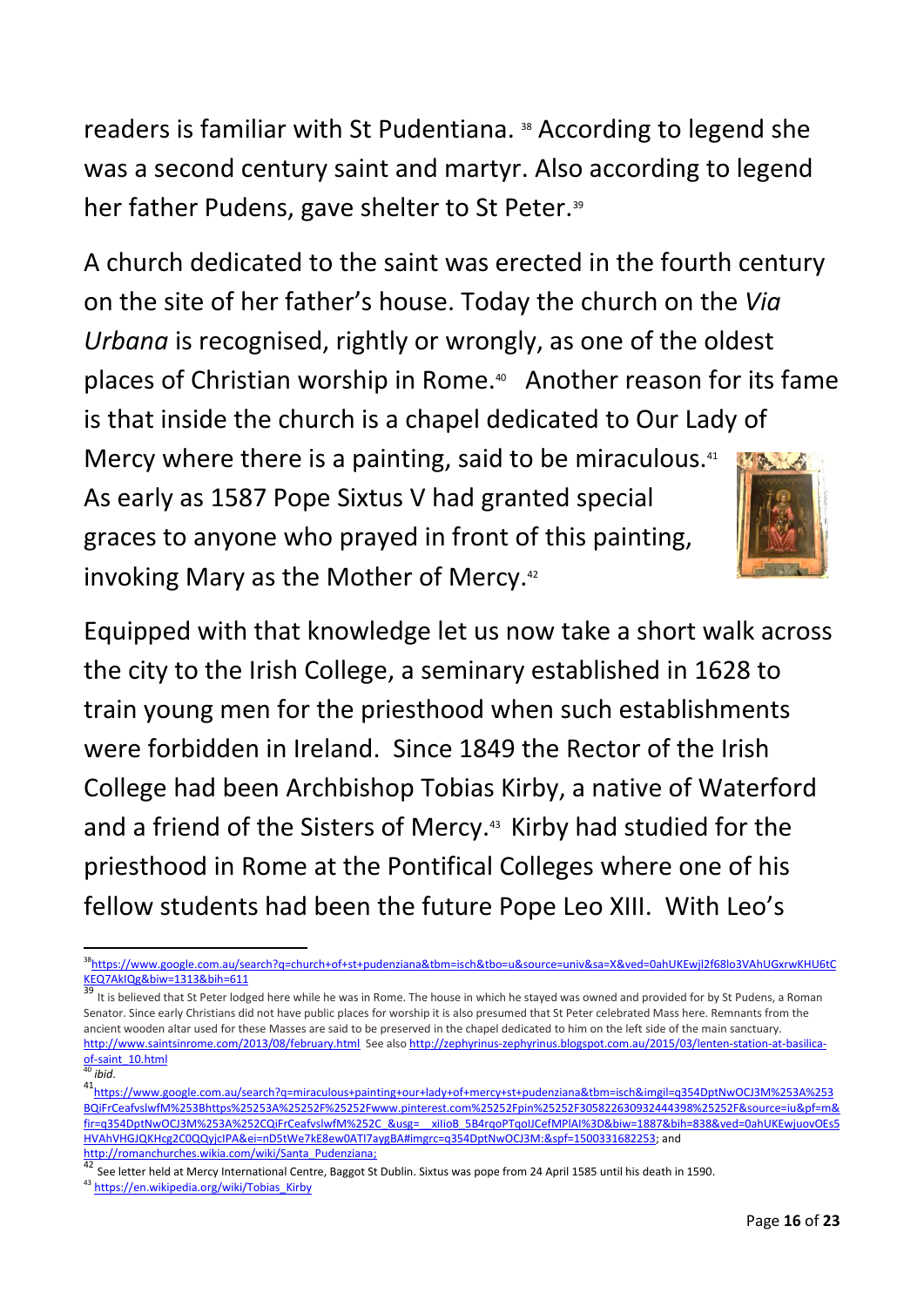ascendancy to the papacy in 1878 the Irish found they had 'a friend at court' and, it is true, Kirby did wield significant influence in Rome – not necessarily politically but in all manner of church affairs (which I suppose really is 'politically').

Sometime in either late 1889 or early 1890 the said Archbishop was invited to give benediction at the church of St Pudentiana. Curious, he sought out the miraculous painting and decided that his friends the Sisters of Mercy in Ireland would appreciate a copy

of it. Accordingly he had 'an able artist' reproduce it and, in the tradition of the time, decided to ask his friend Pope Leo to bless it. The Pope was unaware of the existence of the Sisters of Mercy but Kirby was quick to enlighten his ignorance. He 'made special



inquiries about your Order', Kirby told the sisters in Dublin, 'its nature, object etc. I told him that I knew your zealous foundress and that the Almighty has so blessed her work that her convents number today in all parts of the world, something between six and seven hundred.' 44

Pope Leo was impressed with both the information and the painting. The latter he pronounced 'multo bella' and in response to the former he commissioned Kirby to send the picture to the convent at Baggot St in his name as 'the special image or painting of the entire Order of the Irish Sisters of Mercy'. He also granted special blessings to anyone who prayed 'before it or before any copy of it whether painted, engraved or photographed'.<sup>45</sup>

<sup>45</sup> *ibid*.

1

<sup>&</sup>lt;sup>44</sup> Letter accompanying picture, held and displayed at Mercy International Centre, Dublin.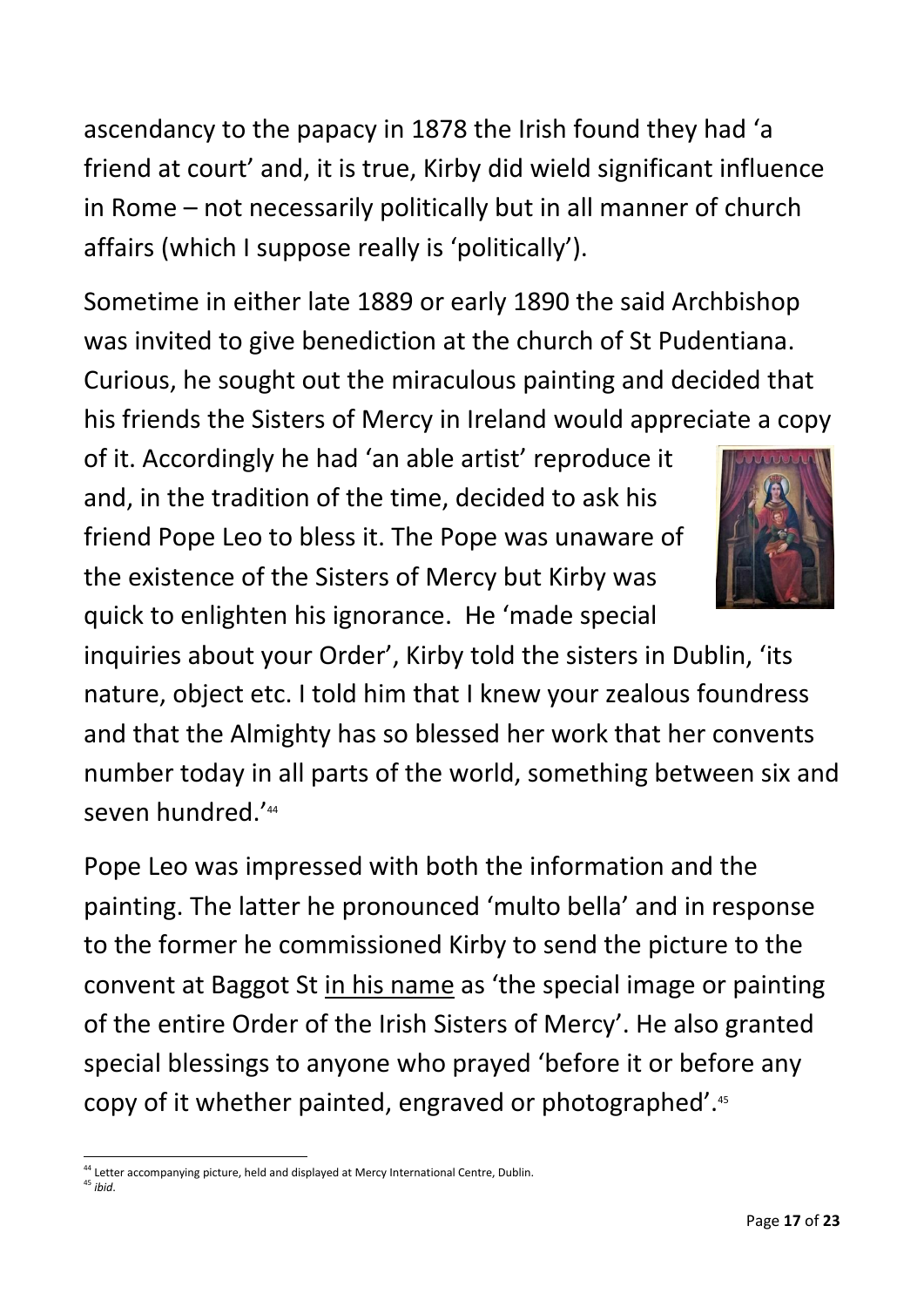Not wanting the value of the papal gift to be underestimated, Kirby instructed the Dublin community: 'You will have the inauguration of its being placed in veneration, done with a devout ceremony'! 46

This was done according to instructions. On the feast of Our Lady of Mercy, 1890, the painting was unveiled by Bishop Donnelly of Dublin. A plaque commemorating the occasion and telling the story of the picture and its provenance can be found with the painting in the chapel at Baggot Street. The letter written by Archbishop Kirby is also on display.



The sisters present at the ceremony were doubtless unaware of the significance of the occasion. September 24, 1890 would have been the first formal association of the Sisters of Mercy, their feast day and

this particular image of Mary, Mother of Mercy.

At this point the story takes some more twists and turns. It seems to me that the key words in Pope Leo's statement are 'before it or before any copy of it whether painted, engraved or photographed', for in the years following 1890 a profusion of copies, engravings and photographs appeared. One of the earliest was printed on a small card whih can be found with the painting in Baggot Street.

Word of the gift must have spread rapidly. Kirby was inundated with requests for engravings and copies. In the year following the 'inauguration of its being placed in veneration' he received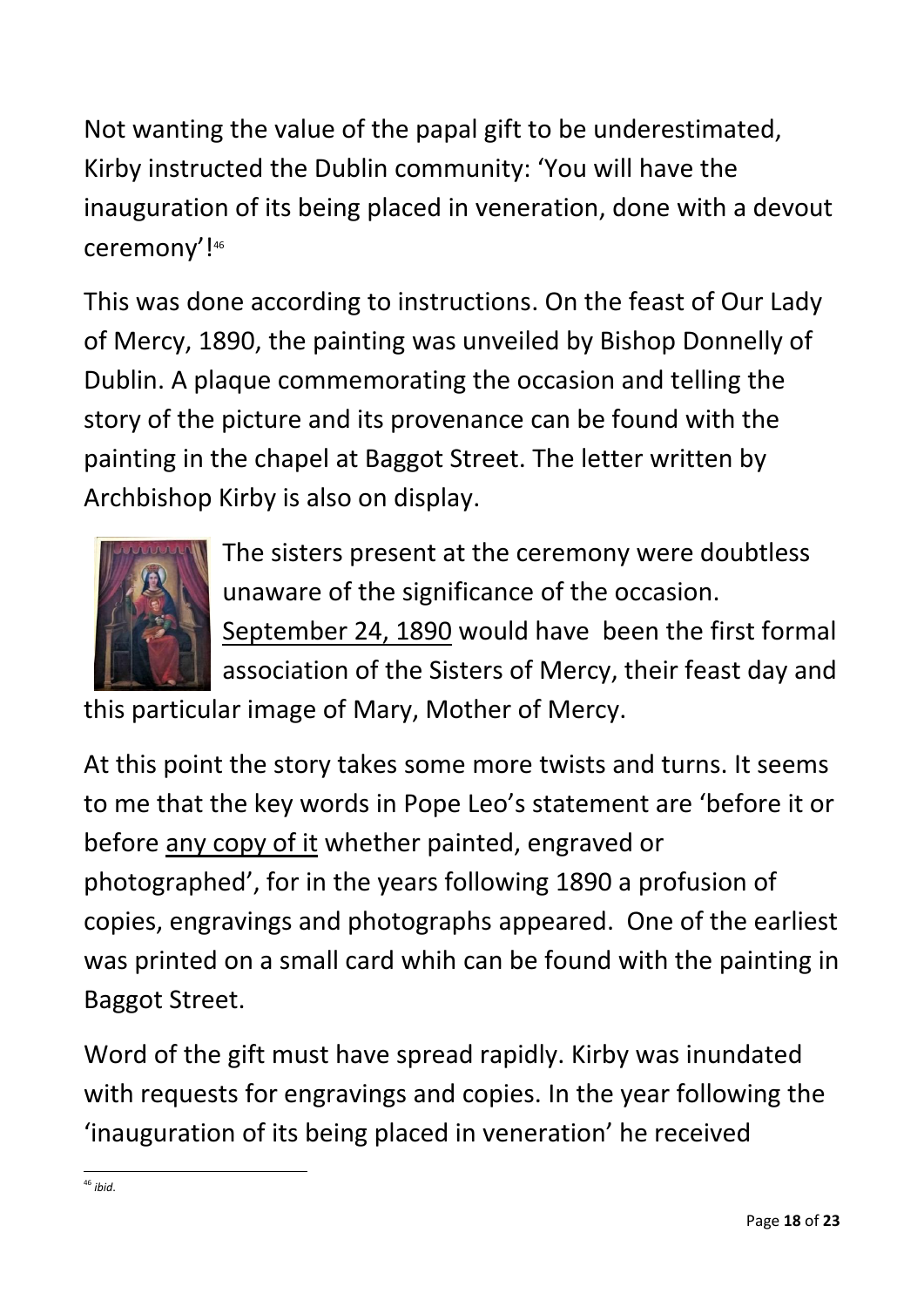numerous letters, from New York and New Orleans, not to mention several from England and Ireland, all wanting either a copy of the painting or of the small card featuring the engraving. Later requests came from New Zealand, Broken Hill, Pittsburgh and Queensland. 47 In an age when photocopying was yet to be invented and when different artists were employed to make



copies, artistic licence began to exert itself and variations appeared in the detail of the work.

In the early years of my religious life I was familiar with this version: in fact I found this copy recently in the

front of the Prayer Manual that I received when I began my novitiate in 1962. While it is similar to the Baggot Street painting – there are some differences, for example, in the colouring, in the size and shape of Mary's crown, the embroidery on her dress, the angles of Jesus' head and Mary's hand, the detail of the throne and in one both of Mary's feet are visible, covered by red bootees.



 $\overline{a}$ 

Other copies abound: in black and white and in colour. Some resemble one another, distinguished only by subtle differences. Others are decidedly different as is this one

by Sr Aloysius McVeigh in the style of an icon; and this by Leopoldine Mimovitch in her distinctively ethnic style.



<sup>47</sup> [http://www.irishcollege.org/wp-content/uploads/2011/02/Kirby-Catalogue-Part-8-1891-1895.pdf.](http://www.irishcollege.org/wp-content/uploads/2011/02/Kirby-Catalogue-Part-8-1891-1895.pdf) *Passim.*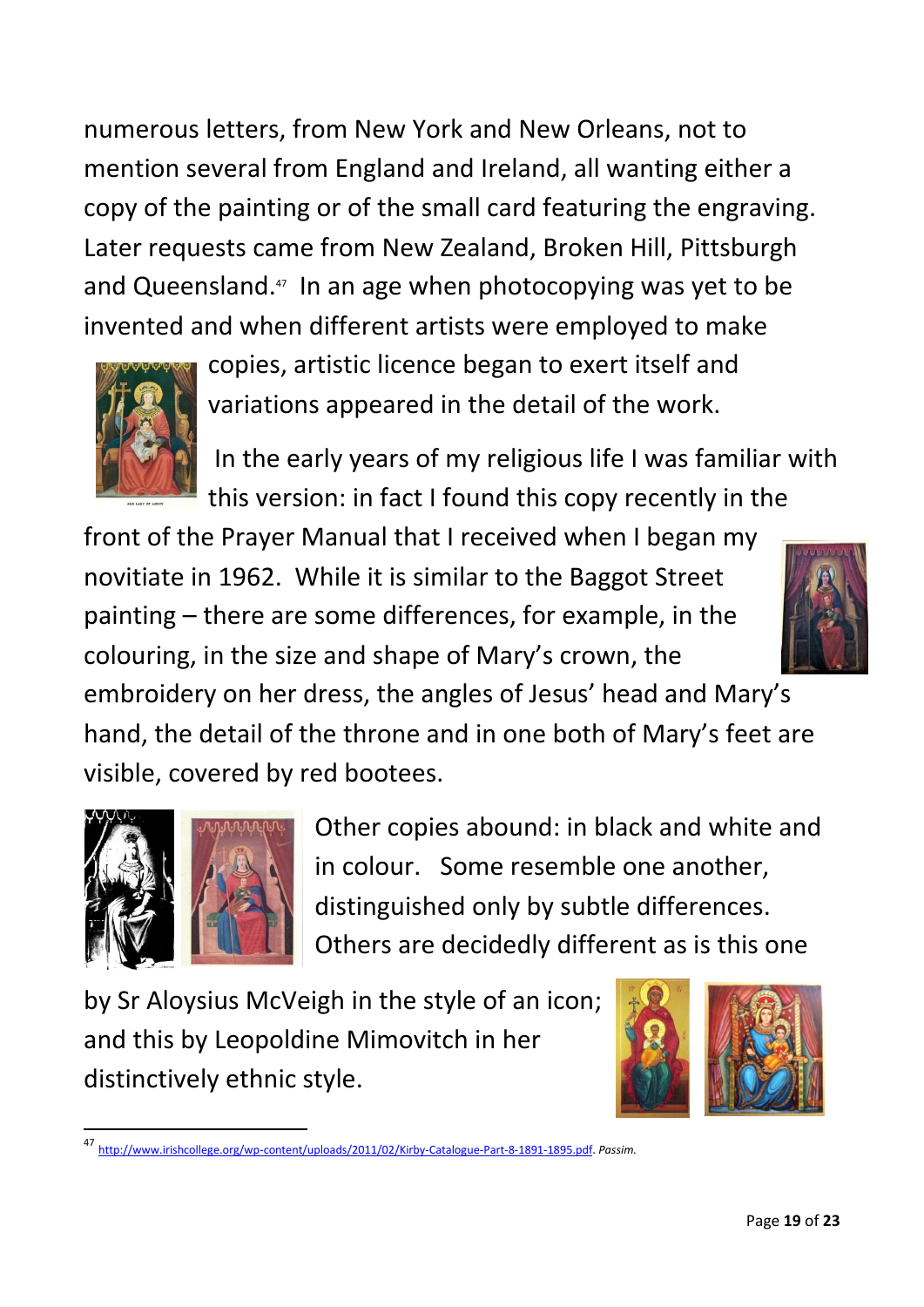

One reproduction which has captured the imagination of the Sisters and their co-workers in ISMAPNG is this one, painted by a Sister of Mercy, a member of the former Ballarat East Congregation who was, it goes

without saying, a gifted artist.



Born in 1909 in Kousba, Syria (now Lebanon), Olga Batros was one year old when her family arrived in Australia, settling first in New South Wales. They subsequently moved to Victoria and Olga was educated

at St. Anne's School, Warrnambool and later at Sacred Heart College, Ballarat East. In March 1930 Olga took the decision to enter the Sisters of Mercy in Ballarat East and on February 7, 1933 she was professed, taking the religious name of Sister Margaret Mary. A deeply prayerful person, Margaret Mary was commissioned by her superior to turn her artistic talent to painting a copy of the image of Mary, Mother of Mercy.

There follows one additional historical detour.

A decision was evidently made to 'return to the sources' and a connection in Rome was given the task of obtaining a photographic copy of the original. Fr John Scullion S.J. a student in Rome in 1959 and a relative of another of the sisters, was assigned the task. However it was not as simple as it might have been. He explained to the sisters back in Ballarat:

*The painting is on the façade of the Church, in a triangle above the door, about twenty feet up and quite small. … The only view of the painting that I have been able to get so far is from about 25 yards through great iron gates.* 48

 $\overline{a}$ <sup>48</sup> Letter from John Scullion S.J. to Sr M Perpetua RSM dated 7 April 1959, held in community archives at 151 Victoria St Ballarat.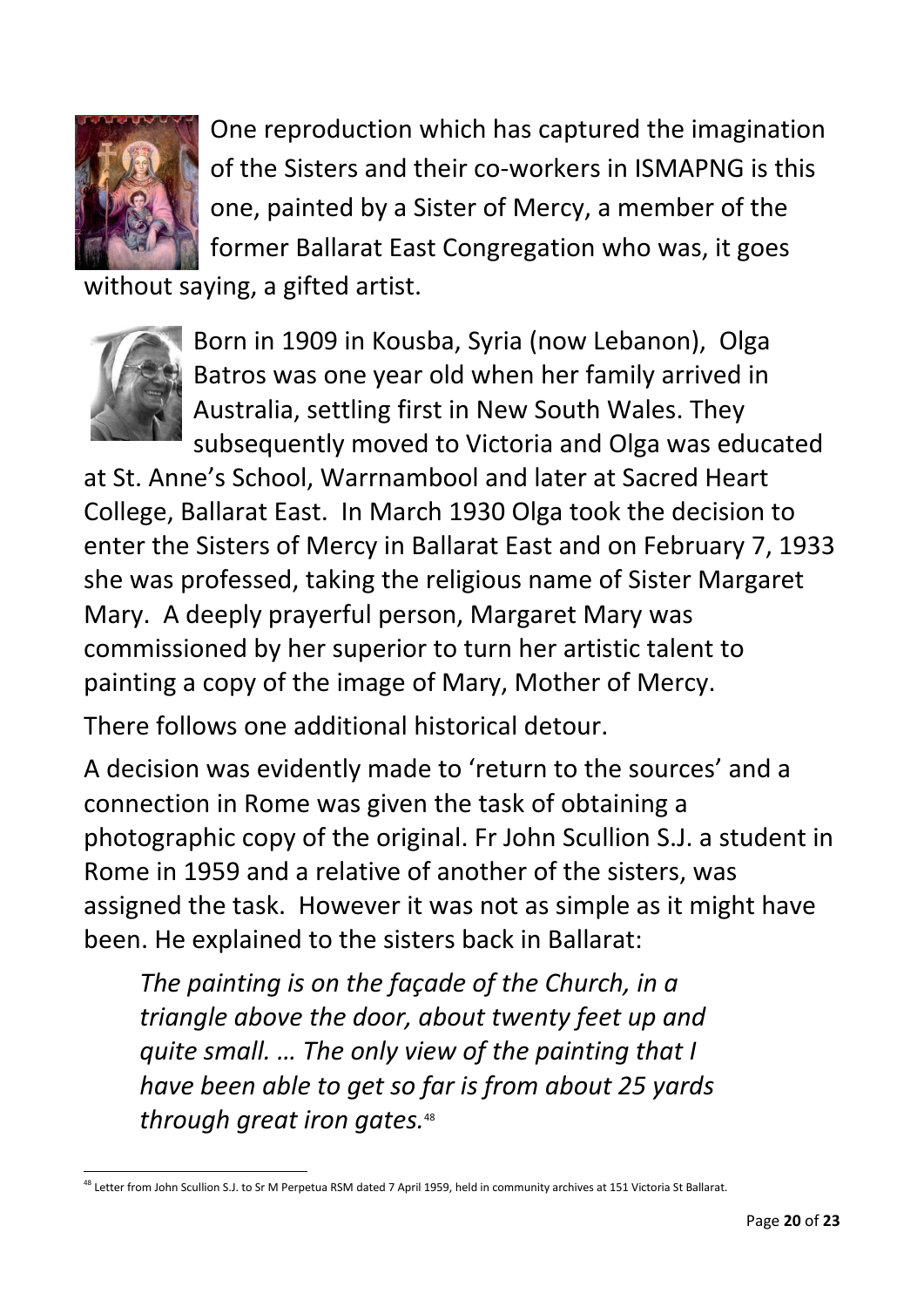He was correct in one sense; mistaken in another. There is a painting on the façade and its subject is Mary, Mother of Mercy.



A view of the front of the church shows the 'great iron gates'. In the tympanum

> a fresco is visible the detail of which is

revealed on closer inspection.<sup>49</sup>

It is without doubt a rendition of the miraculous painting but it is

not the painting which Kirby had copied. The fresco was painted in 1870 when the church was restored; the original in the chapel dates from the late 1500s. Had Fr Scullion gone inside the church he would have found, in the chapel of Our Lady of Mercy, the miraculous painting. This one!



From the material she received Margaret Mary produced a masterpiece, but it is obvious that her painting is based not on the miraculous original in the chapel but on the fresco on the façade. This does not matter, of course, as Pope Leo was explicit in saying that blessings accompanied 'the painting or any copy of it whether painted, engraved or photographed' and without doubt that applies to copies of copies!



1

In each of these paintings the figure is ¾ of full length. The perspective is much closer– allowing for greater intimacy. Were we able to obtain a clearer picture of the fresco we would

undoubtedly uncover more similarities.

In Margaret Mary's rendition Mary is regal, but by no means aloof; rather she has a pronounced softness, accentuated by the

<sup>&</sup>lt;sup>49</sup> The mural fresco in the tow panum of the pediment, by Antonio Manno, is from the 1870 restoration and depicts Our Lady enthroned with the Child Jesus on her lap. [http://romanchurches.wikia.com/wiki/Santa\\_Pudenziana](http://romanchurches.wikia.com/wiki/Santa_Pudenziana)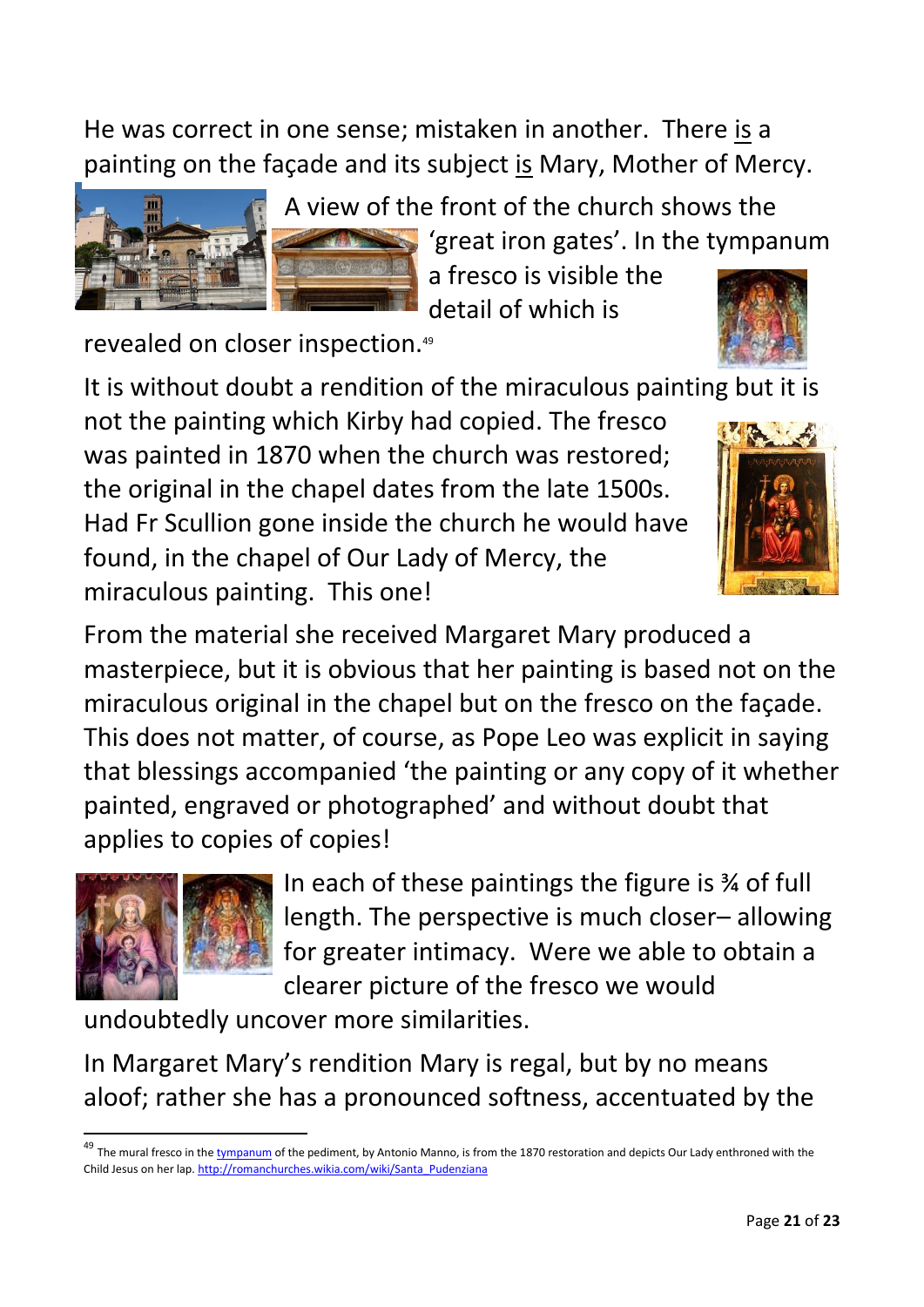softer tones of the painting. Her gaze is one of compassion. Jesus with his mop of curls has a distinctly human quality, inviting the observer to approach and receive the mercy of God. There's no orb to suggest his kingship; the keys which are in his left hand look less like symbols of power and more like a toy - a baby's rattle, even. His right hand reaches out, perhaps to bless but perhaps also to beckon as a child beckons someone to come closer. I think if Pope Leo XIII or indeed our current Pope were to see this painting, each of them would, without hesitation, describe it as 'multo bella'.

Two years ago Pope Francis called on all Catholics to participate in a Jubilee Year of Mercy. He pleaded with us to

*open our eyes and see the misery of the world, the wounds of our brothers and sisters who are denied their dignity, and let us recognize that we are compelled to heed their cry for help! May we reach out to them and support them so they can feel the warmth of our presence, our friendship, and our fraternity! May their cry become our own, and together may we break down the barriers of indifference that too often reign supreme and mask our hypocrisy and egoism!* <sup>50</sup>

He challenged us to

1

*enter more deeply into the heart of the Gospel where the poor have a special experience of God's mercy. Jesus introduces us to these works of mercy in his preaching so that we can know whether or not we are living as his disciples. Let us rediscover these corporal works of mercy: to feed the hungry, give drink to the thirsty, clothe the naked, welcome* 

<sup>50</sup> *Misercordia Vultus*, Bull Of Indiction of the Extraordinary Jubilee of Mercy ¶15 See [https://w2.vatican.va/content/francesco/en/apost\\_letters/documents/papa-francesco\\_bolla\\_20150411\\_misericordiae](https://w2.vatican.va/content/francesco/en/apost_letters/documents/papa-francesco_bolla_20150411_misericordiae-vultus.htmlhttps:/w2.vatican.va/content/francesco/en/apost_letters/documents/papa-francesco_bolla_20150411_misericordiae-vultus.html)[vultus.htmlhttps://w2.vatican.va/content/francesco/en/apost\\_letters/documents/papa-francesco\\_bolla\\_20150411\\_misericordiae-vultus.html](https://w2.vatican.va/content/francesco/en/apost_letters/documents/papa-francesco_bolla_20150411_misericordiae-vultus.htmlhttps:/w2.vatican.va/content/francesco/en/apost_letters/documents/papa-francesco_bolla_20150411_misericordiae-vultus.html)